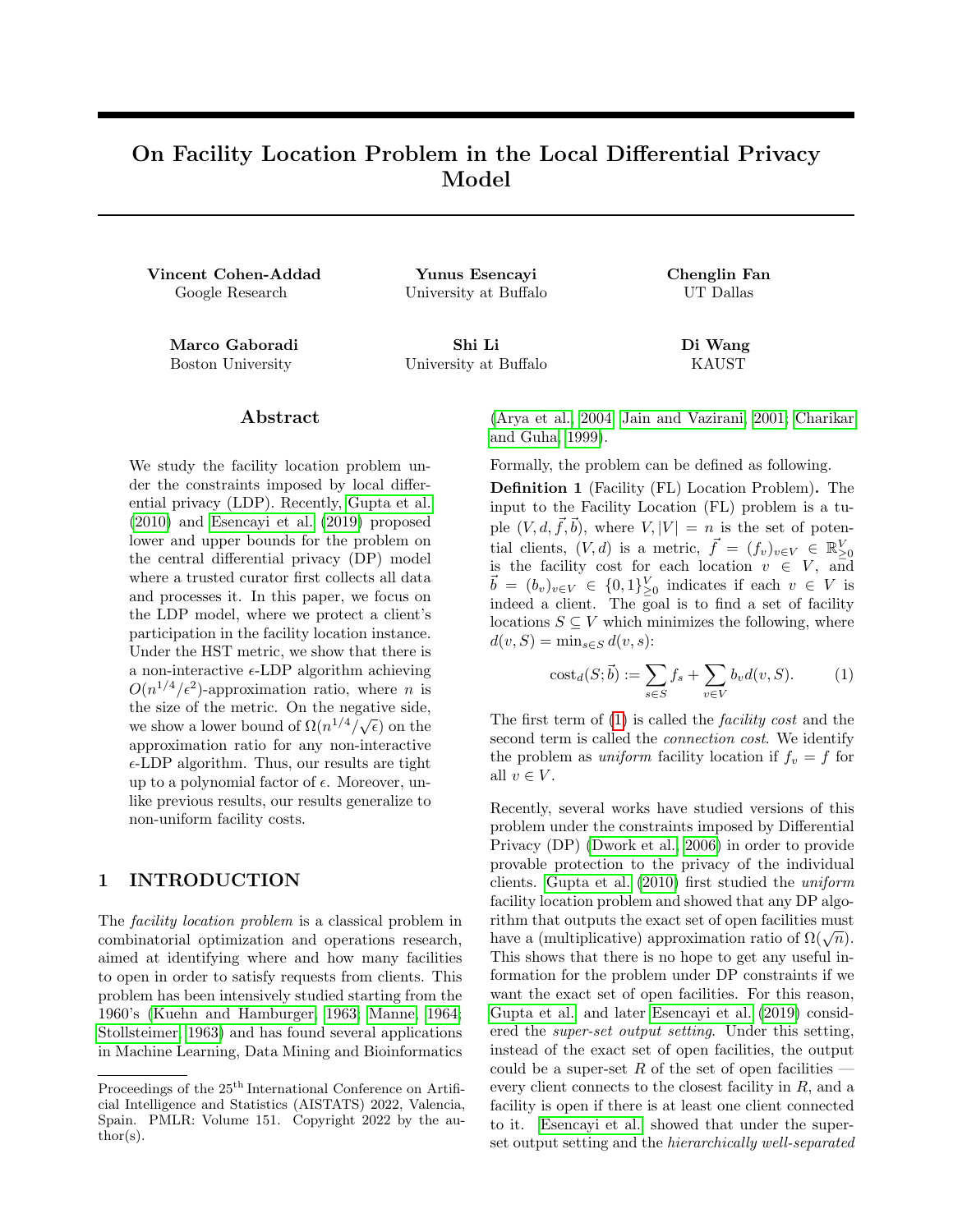tree *(HST)* metrics, there is an  $\epsilon$ -DP algorithm that achieves an  $O(\frac{1}{\epsilon})$  (expected multiplicative) approximation ratio; this implies an  $O(\frac{\log n}{\epsilon})$  approximation ratio for the general metric case. On the negative side, [Es](#page-8-1)[encayi et al.](#page-8-1) showed that, under the super-set output setting, the approximation ratio of any  $\epsilon$ -DP algorithm is lower bounded by  $\Omega(\frac{1}{\sqrt{\epsilon}})$ , even for instances on HST metrics with uniform facility cost.

Our contribution All previous works on differentially private facility location focused on the central model of differential privacy, where individuals' data are first collected and then processed. An alternative to the central model that has drawn much attention recently is the *local differential privacy (LDP)* model, where each individual manages his/her proper data and discloses them to a server through some differentially private mechanisms. The server collects the (now private) data of each individual and combines them into a resulting data analysis. A classical application of this model is the one aiming at collecting statistics from user devices like in the case of Google's Chrome browser [\(Erlingsson et al., 2014\)](#page-8-5) and Apple's IOS [\(Tang et al., 2017\)](#page-9-4).

Thus, a natural question is:

Problem 1: Can we design accurate algorithms for facility location in the local model of differential privacy? What are the theoretical limitations for designing these algorithms in this model?

Moreover, all the previous works focused on the uniform cost setting, and they cannot be directly applied to the non-uniform setting. In particular, it is unclear whether the non-uniformity of the problem requires an additional price to pay in terms of privacy or accuracy. Thus another natural question is:

Problem 2: Can we design a differentially private algorithm for the non-uniform setting with guarantees similar to the ones provided in the uniform setting?

Thus, in this work we focus on the facility location problem in the local differential privacy model with non-uniform costs. To our knowledge, we present the first result on the facility location problem in the LDP model. In our setting, every user in the metric has a private bit, which indicates if he/she participated in the facility location instance or not. We present an  $\epsilon$ -LDP non-interactive algorithm which achieves an  $O(\frac{n^{\frac{1}{4}}}{\epsilon^2})$  approximation ratio under the HST metric, where  $n$  is the size of the metric. To complement the result, we show a lower bound of  $\Omega(\frac{n^{\frac{1}{4}}}{\sqrt{\epsilon}})$  on the approximation ratio of any non-interactive  $\epsilon$ -LDP algorithm.

Finally, we remark that there is a flaw in [Esencayi](#page-8-1) [et al.](#page-8-1) [\(2019\)](#page-8-1), in their analysis of the  $\epsilon$ -DP  $O\left(\frac{1}{\epsilon}\right)$ approximation algorithm for the uniform cost facility location problem in HST metrics. Therefore, both this result and the  $O\left(\frac{\log n}{\epsilon}\right)$ -approximation result for general metric are incorrect.

In this paper, we give an approximation ratio of  $O\left(\frac{1}{\sqrt{\epsilon}}\right)$  for HST metrics, for the non-uniform cost facility location under the central  $\epsilon$ -DP model and the superset output setting. Therefore, not only we fixed the issue in [Esencayi et al.](#page-8-1) [\(2019\)](#page-8-1), but also our algorithm works for the non-uniform facility cost case and matches the lower bound in [Esencayi et al.](#page-8-1) [\(2019\)](#page-8-1). Therefore, we apply the tree embedding result and obtain an approximation ratio of  $O(\log n)$  for general metric. The details of the results are given in the supplementary material.

### 1.1 Related Work

[Gupta et al.](#page-8-0) [\(2010\)](#page-8-0) is the first paper studying the differentially private facility location problem. Under the  $\epsilon$ -DP model, [Gupta et al.](#page-8-0) showed that it is impossible to achieve a useful multiplicative approximation ratio of the facility location problem. Specifically, they showed that any 1-DP algorithm for FL under general metrics that outputs the set of open facilities must metrics that outputs the set of open factnities must<br>have a (multiplicative) approximation ratio of  $\Omega(\sqrt{n})$ , which negatively shows that FL in DP model is useless. This motivates them to consider the superset output setting. In the same paper the authors showed that, under the setting, an  $O(\frac{\log^2 n \log^2 \Delta}{\epsilon})$  approximation ratio is possible, where  $\Delta = \max_{u,v \in V} d(u,v)$  is the diameter of the input metric.

[Nissim et al.](#page-9-5) [\(2012\)](#page-9-5) studied an abstract mechanism design model where DP is used to design approximately optimal mechanism, and they used facility location as one of their key examples. Besides the problem itself, the facility location problem has close connection to k-median clustering and submodular optimization, whose DP versions have been studied extensively. [\(Jones et al., 2020;](#page-9-6) [Mitrovic et al., 2017;](#page-9-7) [Cardoso and Cummings, 2019;](#page-8-6) [Feldman et al., 2009;](#page-8-7) [Gupta et al., 2010;](#page-8-0) [Balcan et al., 2017;](#page-8-8) [Perez-Salazar](#page-9-8) [and Cummings, 2020\)](#page-9-8).

The super-set output setting is the same as the problem in the Joint Differential Privacy model, which was introduced in [Kearns et al.](#page-9-9) [\(2014\)](#page-9-9). In the model, every client gets its own output from the central curator and the algorithm is  $\epsilon$ -joint differentially private (JDP) if for every two datasets D, D' with  $D' = D \oplus \{j\}$ , the joint distribution of the outputs for all clients except j under the data  $D$  is not much different from that under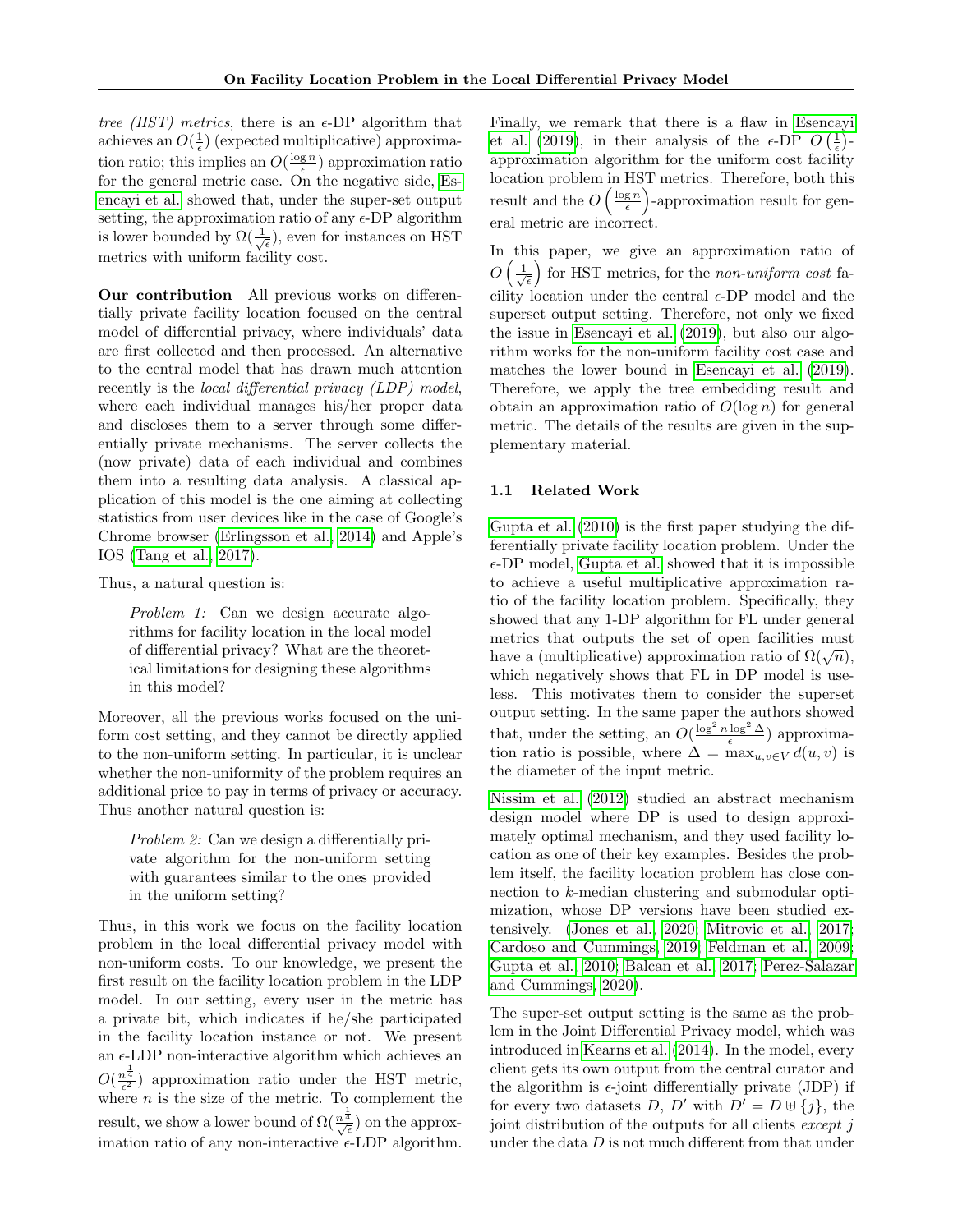the dataset  $D'$  (using a definition similar to that of the  $\epsilon$ -Differential Privacy). In other words, j's own output should not be considered when we talk about the privacy for  $j$ . JDP has been studied for many other combinatorial optimization problems [\(Hsu et al., 2016a,](#page-8-9)[b;](#page-8-10) [Huang and Zhu, 2018,](#page-8-11) [2019;](#page-9-10) [Gupta et al., 2010;](#page-8-0) [Jones](#page-9-6) [et al., 2020\)](#page-9-6).

Due to the space limit, some omitted proofs are included in the Supplementary Material.

## 2 PRELIMINARIES

#### 2.1 Differentially Private Facility Location

Given a data range B and a dataset  $\vec{b} = \{b_1, \cdots, b_n\}$  $B<sup>n</sup>$  where each record  $b<sub>i</sub>$  belongs to a party *i*. Let  $A : B^n \to S$  be an algorithm on b that produces an output in S. Let  $\vec{b}_{-i}$  denote the vector  $\vec{b}$  without entry of the party *i*. Also denote by  $(v'_i, \vec{b}_{-i})$  the dataset by adding  $v'_i$  to  $\vec{b}_{-i}$ .

Definition 2 (Differential Privacy [\(Dwork et al.,](#page-8-4) [2006\)](#page-8-4)). A randomized algorithm  $\mathcal A$  is  $\epsilon$ -differentially private (DP) if for any  $i \in [n]$ , any two possible data entries  $b_i, b'_i \in B$ , any vector  $\vec{b}_{-i} \in B^{[n]\setminus\{i\}}$  and for all events  $\mathcal T$  in the output space of  $\mathcal A$ , we have  $\Pr[\mathcal{A}(b_i, \vec{b}_{-i}) \in \mathcal{T}] \leq e^{\epsilon} \Pr[\mathcal{A}(b'_i, \vec{b}_{-i}) \in \mathcal{T}].$ 

For the facility location problem in the central model, we use  $\vec{b} = (b_v)_{v \in V} \in \{0,1\}^V$  as input, where  $b_v$ indicates if  $v$  wants to be connected or not. Then  $\epsilon$ -DP requires that for any input vectors  $\vec{b}$  and  $\vec{b}'$ with  $|\vec{b} - \vec{b}'|_1 = 1$  and any event  $\mathcal{T} \subseteq \mathcal{S}$ , we have  $\Pr[\mathcal{A}(\vec{b}) \in \mathcal{T}] \leq e^{\epsilon} \Pr[\mathcal{A}(\vec{b}') \in \mathcal{T}].$ 

In the super-set output setting for the problem, the output of an algorithm is a set  $R \subseteq V$  of potential open facilities. Then, every client, or equivalently, every  $v \in V$  with  $b_v = 1$ , will be connected to some facility in  $R$  using some rule (see Definition [7\)](#page-3-0). Then the actual set S of open facilities is the set of locations in R with at least 1 connected client. Notice that the facility cost of S might be much smaller than that of R. This is why the super-set output setting may help in getting good approximation ratios.

Definition 3 (Local Differential Privacy [\(Dwork](#page-8-4) et al.,  $2006$ )). Consider *n* clients with each holding a private entry  $b_i \in B$ , and a server coordinating the protocol. An LDP protocol executes for some number  $T$  of rounds. In each round, the server sends a message, which is also called a query, to a subset of the clients requesting them to run a particular algorithm. Based on the query, each client  $i$  in the subset selects an algorithm, runs it on  $b_i$ , and sends the output back to the server.

A randomized algorithm  $\mathcal A$  is  $\epsilon$ -local differentially private (LDP) if for any client  $i \in [n]$ , any two possible data entries  $b_i, b'_i \in B$  and for all events  $\mathcal T$  in the output space of A, we have  $Pr[\mathcal{A}(b_i) \in \mathcal{T}] \leq e^{\epsilon} Pr[\mathcal{A}(b'_i) \in$  $\mathcal{T}$ . Moreover, if  $T = 1$ , we say that the protocol is non-interactive.

### 2.2 Hierarchical Well-Separated Tree Metrics and Related Notations

The classic result of [Fakcharoenphol et al.](#page-8-12) [\(2004\)](#page-8-12) shows that any metric on  $n$  points can be embedded into a distribution of metrics induced by hierarchically well-separated trees with distortion  $O(\log n)$ . As in [Gupta et al.](#page-8-0) [\(2010\)](#page-8-0) and [Esencayi et al.](#page-8-1) [\(2019\)](#page-8-1), we reduce an arbitrary metric to a HST metric, with a loss of  $O(\log n)$  in the approximation factor.

**Definition 4.** For any real number  $\lambda > 1$ , an integer  $L \geq 1$ , a  $\lambda$ -Hierarchically Well-Separated tree ( $\lambda$ -HST) of depth  $L$  is an edge-weighted rooted tree  $T$  satisfying the following properties:

- 1. Every root-to-leaf path in  $T$  has exactly  $L$  edges.
- 2. If we define the level of a vertex  $v$  in  $T$  to be  $L$ minus the number of edges in the unique root-to- $v$ path in T, then an edge between two vertices of level  $\ell$  and  $\ell + 1$  has weight  $\lambda^{\ell}$ .

Given a  $\lambda$ -HST T, we shall always use  $V_T$  to denote its vertex set. For a vertex  $v \in V_T$ , we let  $\ell_T (v)$  denote the level of v. Thus, the root r of T has level  $\ell_T(r) = L$ and every leaf  $v \in T$  has level  $\ell_T (v) = 0$ . <sup>[1](#page-2-0)</sup> For every  $u, v \in V_T$ , define  $d_T(u, v)$  be the total weight of edges in the unique path from u to v in T. So  $(V_T, d_T)$  is a metric.

We say a metric  $(V, d)$  is a  $\lambda$ -HST metric for some  $\lambda >$ 1 if there exists a  $\lambda$ -HST T with leaves being V such that  $(V, d) \equiv (V, d_T|_V)$ , where  $d_T|_V$  is the function  $d_T$  restricted to pairs in V. We guarantee that if a metric is a  $\lambda$ -HST metric, the correspondent  $\lambda$ -HST T is given.

We introduce some more useful definitions and tools. Let  $(V, d, \vec{f}, \vec{b})$  be facility location instance such that  $(V, d)$  is a  $\lambda$ -HST metric. Let T be the correspondent  $\lambda$ -HST tree; so  $V \subseteq V_T$  is the set of its leaves. Since we are dealing with this fixed  $T$  in this section, we shall use  $\ell(v)$  for  $\ell_T (v)$ . Given any  $u \in V_T$ , we use  $T_u$  to denote the sub-tree of T rooted at u. We define a vector  $\vec{N}$  over  $V_T$ : For every  $u \in V_T$ , let  $N_u =$  $\sum_{v \in T_u \cap V} b_v$  be the number of clients in the tree  $T_u$ .

<span id="page-2-0"></span><sup>&</sup>lt;sup>1</sup>By scaling we assume the minimum non-zero distance in the metric is 1.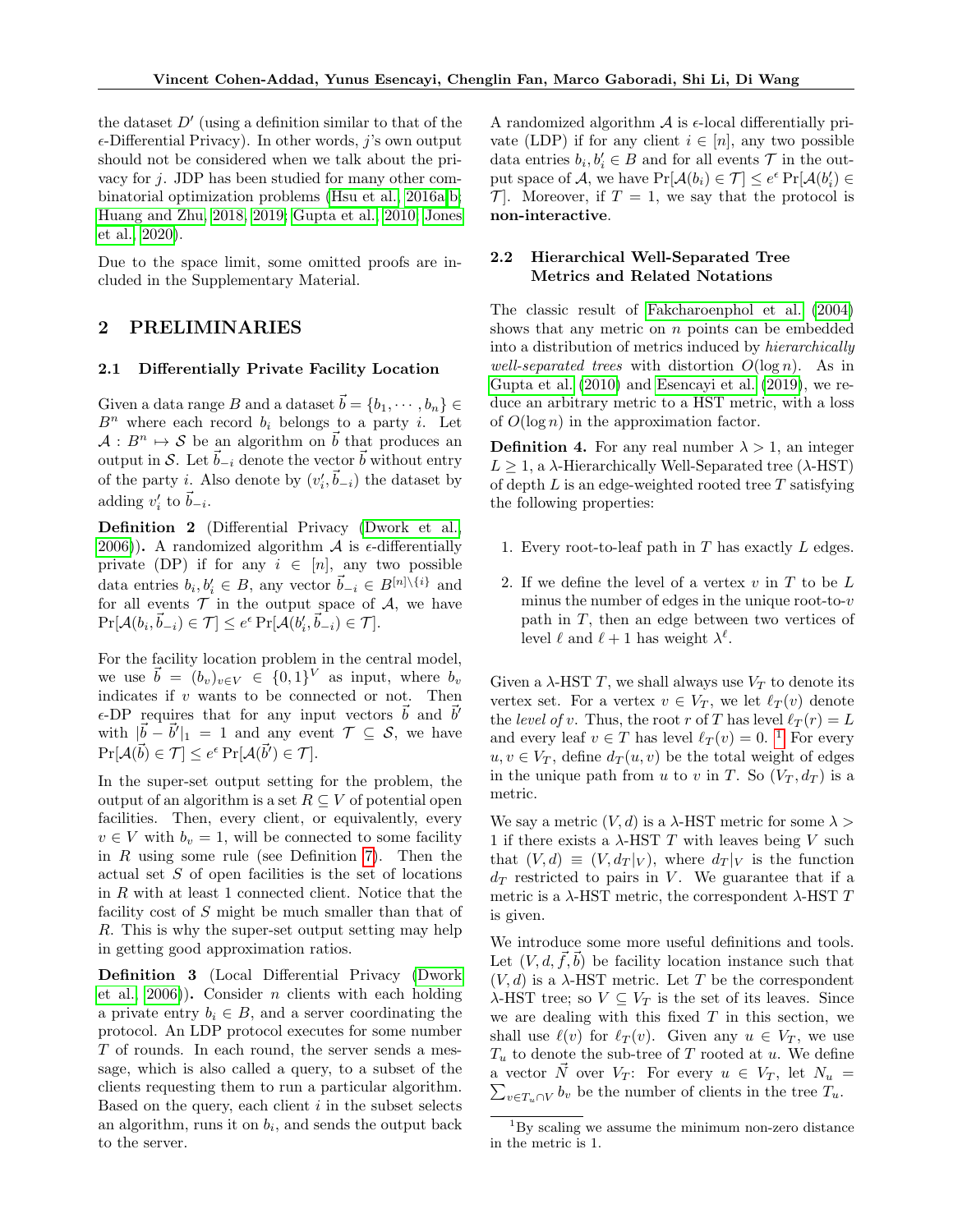We can assume that facilities can be built at any location  $v \in V_T$  (instead of only at leaves V): On one hand, this assumption enriches the set of valid solutions and thus only decreases the optimum cost. On the other hand, for any  $u \in V_T$  with an open facility, we can move the facility to the cheapest leaf v in  $T_u$ . Then for any leaf  $v' \in V$ , it is the case that  $d(v', v) \leq 2d(v', u)$ . Thus moving facilities from  $V_T \setminus V$  to V only incurs a factor of 2 in the connection cost. So, we can define  $f_u$  for any internal u to be the minimum of  $f_v$  over all descendants  $v$  of  $u$ .

**Claim 5.** With a loss of  $O(1)$ -factor in the approximation ratio, we can assume every  $v \in V_T$  is a facility. Moreover, for every  $u, v \in V_T$  such that v is a descendant of u, we have  $f_u \leq f_v$ .

An important function that will be used throughout the paper is the following set of minimal vertices:

**Definition 6.** For a set  $M \subseteq V_T$  of vertices in T, let

min-set $(M) := \{u \in M : \forall v \in T_u \setminus \{u\}, v \notin M\}.$ 

Throughout the paper, approximation ratio of an algorithm  $A$  is the expected multiplicative approximation ratio, which is the expected cost of the solution given by the algorithm, divided by the cost of the optimum solution, where the expectation is over the randomness of A.

# <span id="page-3-3"></span>3 BASE ALGORITHM FOR FACILITY LOCATION ON HST METRICS

In this section, we give a base algorithm without any privacy guarantee as the starting point for the  $\epsilon$ -LDP algorithm in the local model. The main idea behind the algorithm is similar to that of [Esencayi et al.](#page-8-1)  $(2019)$ . For every vertex v, we compare the cost of opening v and that of connecting all clients in  $T_v$  to v. If the former is smaller, then we mark  $v$ . We can show that the min-set of all marked facilities gives an  $O(1)$ approximation to the facility location problem. However, to allow an easy transition from the base algorithm to the one with DP guarantee, we make it more general and involved. The parameter  $\lambda > 1$  is a constant. Its precise value is not important for our LDP algorithm in Section [4.](#page-5-0) For the  $O(\frac{1}{\sqrt{\epsilon}})$ -approximate DP algorithm in Appendix [B,](#page-12-0) the only requirement is that  $\lambda < 2$ .

## 3.1 Description of Algorithm and Useful Definitions

Before describing the algorithm, we need to make a rule on how we connect clients to open facilities. Instead of connecting each client to its closest open facility using the tree metric, it is more convenient for us to connect it to the genetically closest facility:

<span id="page-3-0"></span>**Definition 7.** Given a non-empty set  $R \subseteq V_T$  of facilities, and a client  $v \in V$ , we define the *genetically* closest facility of v in R to be the facility  $u \in R$  with the lowest common ancestor  $(LCA)$  of u and v being the lowest, breaking ties using a predefined total order over facilities.

The genetically closest facility of  $v$  may not be the same as its closest facility according to the metric if  $\lambda$  < 2. However, they are equivalent up to a factor of 2. Using genetically closest facilities turns out to be more convenient for us.

Suppose we are given any non-empty set  $R \subseteq V_T$  of facilities and we connect each client to its genetically closest facility in  $R$ . In our super-set output setting, we only open the facilities that have connected clients. We use  $open(R)$  to denote this set.

<span id="page-3-1"></span>

| Algorithm 1 FL-tree( $\rho$ , $\rho'$ , $\tau$ ) $\rho$ , $\rho' \geq 1$ , $\tau \in \{\frac{1}{2}, 1, 2\}$                             |
|-----------------------------------------------------------------------------------------------------------------------------------------|
| $\triangleright$ This is also called the base algorithm.                                                                                |
| 1: Let $M \leftarrow \left\{ v \in V_T : \lambda^{\ell(v)} \geq \frac{f_v}{\rho} \text{ or } N_v \cdot \lambda^{\ell(v)} \geq \right\}$ |
| $\tau \rho' f_v$ . $\triangleright$ We call facilities in M marked and                                                                  |
| other facilities unmarked                                                                                                               |
| 2: $R \leftarrow min\text{-}set(M)$                                                                                                     |
| 3: <b>return</b> R but only open $S := \text{open}(R)$                                                                                  |

The base algorithm FL-tree (Algorithm [1\)](#page-3-1) takes three parameters  $\rho, \rho' \geq 1$  and  $\tau \in \{\frac{1}{2}, 1, 2\}$ . Recall that  $N_u = \sum_{v \in T_u \cap V} b_v$  is the number of clients in the tree  $T_u$ . To get an  $O(1)$ -approximation, we can simply set  $\rho = \rho' = \tau = 1$ . The parameters  $\rho$  and  $\rho'$  are introduced for easy comparisons with the DP algorithms. In the analysis, we may compare a DP algorithm with  $\tau = 1$  with the base algorithm with  $\tau = 1/2$  or  $\tau = 2$ ; this is the reason we introduce the parameter.

<span id="page-3-2"></span>**Definition 8.** Let  $\rho \geq 1$  be fixed. We say a vertex v is *cheap* if  $\lambda^{\ell(v)} \geq \frac{f_v}{\rho}$ . Otherwise, we say v is expensive.

We may assume the root of  $T$  is cheap, by extending the tree at the root: This operation adds a new root and lets the old root be a child of the new one. Whether a vertex is cheap or expensive only depends on the metric and the facility costs. It does not depend on the client set, i.e, the  $N_u$  or  $b_v$  values. The definition depends on  $\rho$ , but we guarantee that  $\rho$  will be clear from the context.

In Algorithm [1,](#page-3-1) we mark some vertices in  $V_T$  and let M be those vertices. By definition [8,](#page-3-2) all cheap vertices will be marked. The vertices that are not marked are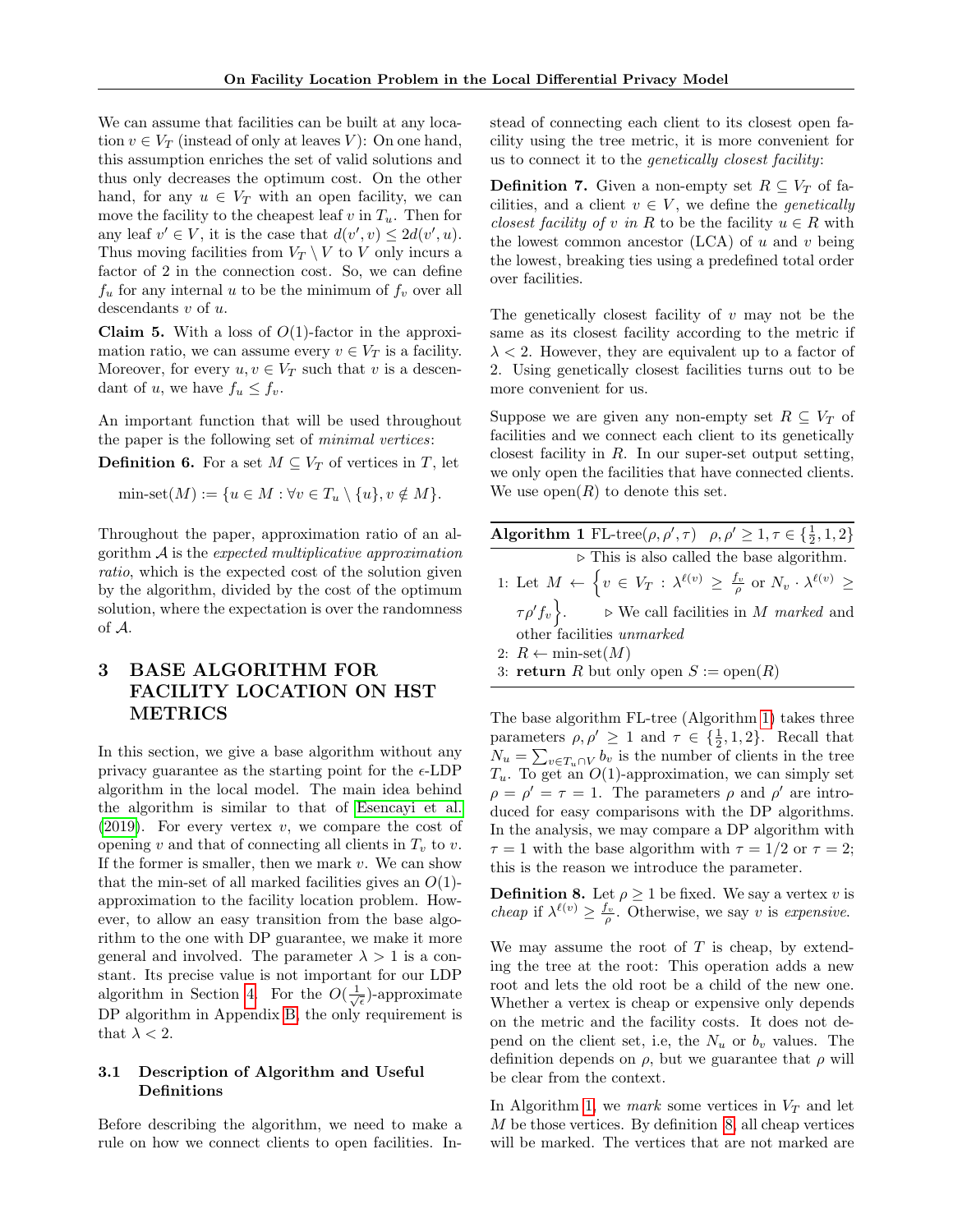said to be unmarked. The algorithm returns the set  $R := \min\text{-set}(M)$  and opens the set  $S := \text{open}(R)$ .

Notice that cheap and marked vertices satisfy the following monotonicity property: An ancestor of any cheap (marked) vertex is also cheap (marked). This holds since along a root-to-leaf path, the facility costs are non-decreasing and  $N_v$  values are non-increasing. Due to the properties, we say

- a cheap vertex  $v$  is *minimal-cheap* if all of its children are expensive,
- an expensive vertex  $v$  is maximal-expensive if its parent is cheap,
- a marked vertex  $v \in V_T$  minimal-marked if all its children are unmarked, and
- $\bullet\,$ an unmarked vertex $v\in V_T$   $\it maximal\text{-}unmarked$  if its parent is marked.

By the definition of min-set, the  $R$  returned by Algorithm [1](#page-3-1) is exactly the set of minimal-marked vertices.

**Definition 9.** For any  $v \in V_T$ , let  $B_v = \min\{N_v\}$ .  $\lambda^{\ell(v)}, f_v\}.$ 

The  $B_v$ 's will be used as budgets to pay the costs:

Claim 10. In any solution to the FL instance, the cost of open facilities in  $T_v$  plus the connection cost of clients in  $T_v$  is at least  $B_v$ .

*Proof.* This holds since either some facility in  $T_v$  is open, which costs at least  $f_v$ , or each client in  $T_v$  have connection cost at least  $\lambda^{\ell(v)}$ .

Let opt be the cost of the optimum solution. Thus the following corollary is immediate:

<span id="page-4-1"></span>**Corollary 11.** For any  $V_1 \subseteq V_T$  which does not contain an ancestor-descendant pair, we have opt  $\geq$  $\sum_{v\in V_1} B_v.$ 

Analysis of facility cost The analysis of facility cost is straightforward.

<span id="page-4-0"></span>**Claim 12.** For any maximal-unmarked vertex  $v \in V_T$ , the total connection cost for the clients in  $T_v$  in the base algorithm is no more than  $O(\rho') \cdot B_v$ .

*Proof.* Recall that both  $\lambda$  and  $\tau$  are constants. Since  $v$  is maximal-unmarked, its parent  $u$  is marked. Then all the clients in  $T_v$  will be connected to some facility in  $T_u$ . So, their total connection cost is at most  $N_v$ .  $O(1) \cdot \lambda^{\ell(v)+1} \leq O(\rho')f_v$ . As  $B_v = \min\{f_v, N_v \cdot \lambda^{\ell(v)}\},$ the cost is at most  $O(\rho') \cdot B_v$ .  $\Box$ 

Corollary 13. The connection cost of the solution produced by Algorithm [1](#page-3-1) is at most  $O(\rho') \cdot opt$ .

Proof. Let MU be the set of maximal-unmarked vertices in  $V_T$ . Note that again there is no ancestordescendant pairs in MU and every  $v \in V$  has exactly one ancestor in the set MU. By Lemma [12,](#page-4-0) the connection cost is at most

$$
O(\rho')\sum_{v\in\mathrm{MU}}B_v\leq O(\rho')\mathrm{opt.}\qquad \qquad \Box
$$

#### 3.2 Analysis of facility cost

In this section, we analyze the facility cost of the base algorithm, which is much more involved.

**Definition 14.** Let  $u^*$  be the maximal-expensive vertex such that  $N_{u^*} \geq 1$  with the largest  $\ell(u^*)$ . Let  $\ell^* = \ell(u^*).$ 

**Lemma 15.** Let  $u$  be any maximal-expensive vertex with  $\ell(u) > \ell^*$ . Then any algorithm using the genetically closest vertex rule will open no facilities in  $T_u$ .

*Proof.* Notice that  $N_u = 0$  by the definition  $u^*$  and  $\ell^*$  and that  $\ell(u) > \ell^*$ . Assuming some client  $v \in$ V is connected to some facility inside  $T_u$ , and v is in  $T_{u'}$  for some maximal-expensive vertex u'. Then  $\ell(u') \leq \ell^* < \ell(u)$ . Since u and u' do not have ancestordescendant relation, the LCA of  $u$  and  $u'$  has level at least  $\ell(u) + 1 \geq \ell(u') + 2$ . However, the parent u'' of u' is cheap and has level  $\ell(u') + 1$ . So, v must be connected to a facility inside  $T_{u''}$ .  $\Box$ 

Therefore, for any maximal expensive vertex  $u$  with  $\ell(u) > \ell^*$ , we have  $N_u = 0$  and no facilities in  $T_u$  will be open. Thus, for the purpose of analysis, we can remove  $T_u$  from T. (This may decrease n; but it can only make the performance better.) So we have the following claim:

<span id="page-4-4"></span><span id="page-4-3"></span>**Claim 16.** Every expensive vertex u has  $\ell(u) \leq \ell^*$ . Corollary 17. opt  $\geq \lambda^{\ell^*}$ .

*Proof.* We know that  $T_{u^*}$  contains at least one client. So we have opt  $\geq B_{u^*} = \min\{f_{u^*}, N_{u^*}\lambda^{\ell^*}\}\geq \lambda^{\ell^*}$  since  $N_{u^*} \geq 1$  and  $f_{u^*} > \rho \cdot \lambda^{\ell^*} \geq \lambda^{\ell^*}$  as  $u^*$  is expensive.

The following lemma and corollary are more general than needed in this section, but they will be useful in analyzing algorithms in Section [4](#page-5-0) and Appendix [B.](#page-12-0)

<span id="page-4-2"></span>**Lemma 18.** Let  $M$  be the set of marked vertices as in the base algorithm,  $M' \subseteq V_T$  be any subset containing all cheap vertices. Let  $R' = \min\text{-set}(M')$  and  $S' =$ open $(R')$ . Then, we have

$$
\sum_{u \in S' \cap M} f_u \le O(\rho) \cdot \text{opt.}
$$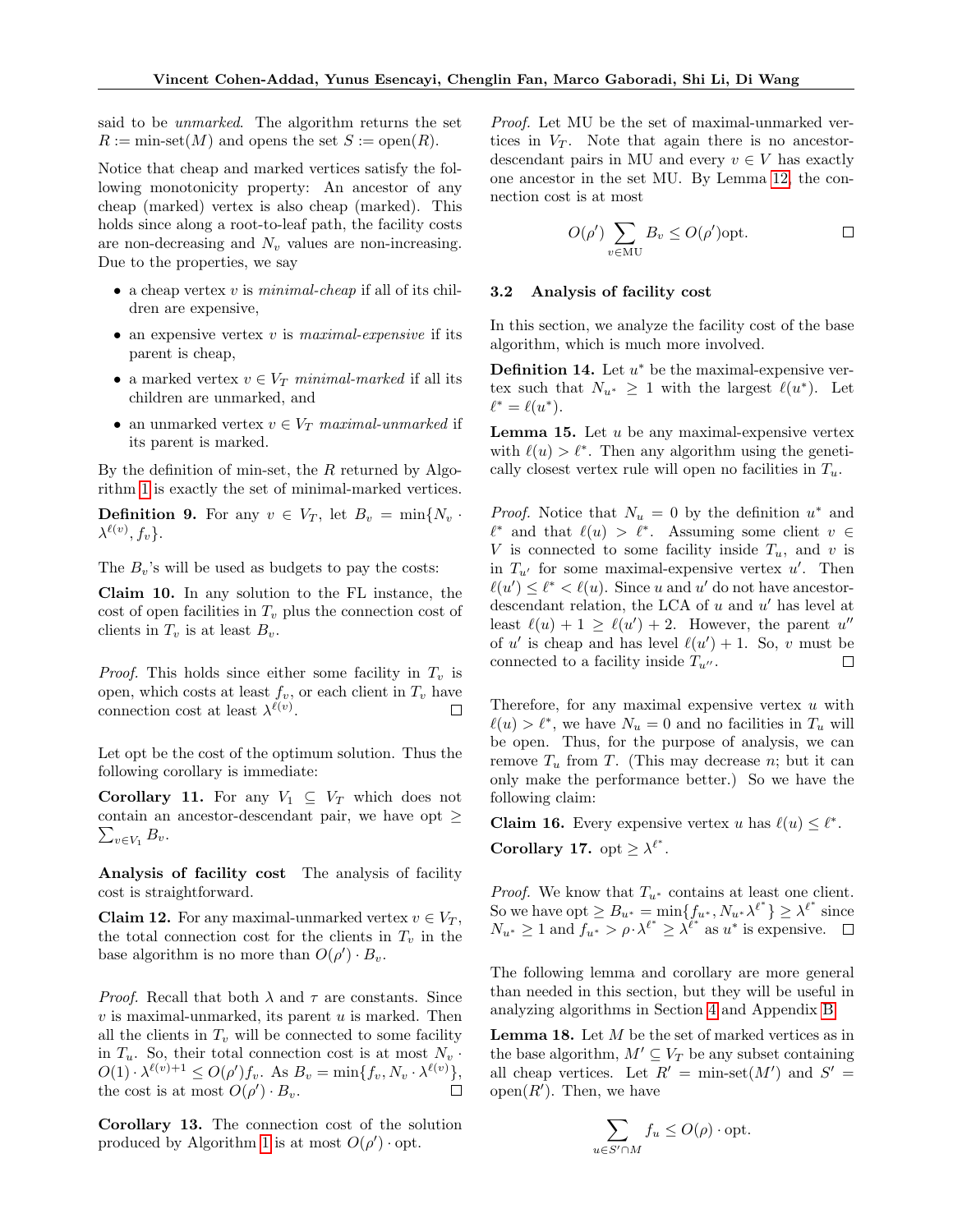Proof. We will consider the expensive and cheap vertices in  $S' \cap M$  separately to bound the total facility cost.

First assume that  $u$  is an expensive vertex. Notice that  $u \in S' \cap M \Rightarrow u \in M \Rightarrow N_u \cdot \lambda^{\ell(u)} \geq \tau \rho' f_u \geq$  $\tau f_u$ . This is true since  $\rho' \geq 1$ . Then, we clearly have  $f_u \leq O(1) \cdot B_u$ . S' does not have ancestor-descendant pairs, so the cost of expensive vertices in  $S' \cap M$  can be bounded by  $O(1) \cdot \text{opt}$  by Corollary [11.](#page-4-1)

Assume that u is a cheap vertex and  $N_u > 0$ . Then,  $\lambda^{\ell(u)} \geq \frac{f_u}{\rho} \Rightarrow f_u \leq \rho \cdot \lambda^{\ell(u)} \leq \rho \cdot N_u \cdot \lambda^{\ell(u)}$ . Since  $\rho \geq 1$ , we also know  $f_u \leq \rho \cdot f_u$ . Then,  $f_u \leq \rho \cdot B_u$ . So, the cost of cheap vertices in  $u \in S' \cap M$  with  $N_u > 0$  can be bounded by  $O(\rho)$  opt by Corollary [11.](#page-4-1)

Finally, let us analyze the cost of cheap vertices  $u \in$  $S' \cap M$  with  $N_u = 0$ . Focus on such a u. Since  $u \in S'$ , there must be some  $v$  which connects to  $u$  through its parent edge. Let the least common ancestor of  $u$  and  $v$ be  $u''$ , and let u' be a child of u'' such that v is in  $T_{u'}$ . Note that u and  $u''$  are cheap,  $u'$  is maximal-expensive, and  $\ell(u) \leq \ell(u')$ . Then  $B_{u'} = \min\{f_{u'}, N_{u'}\lambda^{\ell(u')}\}$  $\lambda^{\ell(u')} \geq \overline{\lambda^{\ell(u)}} \geq \frac{f_u}{\rho}$ . So  $f_u \leq \rho \cdot B_{u'}$ . We charge  $f_u$  using  $B_{u'}$ . As we are using a consistent way to break ties when connecting clients, we will not use  $B_{u'}$ for the same  $u'$  to charge  $f_u$  for many different u's. Also, all the  $u$ 's are maximal-expensive and they do not contain ancestor-descendant pairs. So, the cost of cheap vertices  $u \in S' \cap M$  with  $N_u = 0$  can be bounded by  $O(\rho) \cdot \text{opt.}$  $\Box$ 

**Corollary 19.** The set  $S$  of open facilities produced by Algorithm [1](#page-3-1) has facility cost at most  $O(\rho) \cdot \text{opt}$ .

*Proof.* We apply Claim [18](#page-4-2) with  $M' = M$ ,  $R' = R$ and  $S' = S \subseteq M$ . The facility cost for S is at most  $O(\rho) \cdot \mathrm{opt}.$  $\Box$ 

#### <span id="page-5-0"></span> $4$   $\epsilon$ -LDP  $O(\frac{n^{1/4}}{\epsilon^2})$  $\frac{1/4}{\epsilon^2}$ )-APPROXIMATION ALGORITHM

In this section, we consider the facility location problem in the LDP model and propose the first algorithm. In this local model we assume every vertex  $v \in V$  is a potential client and the location of  $v$  is public. However, each v has a private bit  $b_v \in \{0, 1\}$  indicating if she/he wants to be connected or not. In other words,  $b_v$  indicates if v is indeed a client or not in the facility location instance. Let  $n = |V|$ . We first provide an algorithm and show the upper bound of the utility of its output. Our algorithm is based on the random response mechanism and our previous framework in Section [3.](#page-3-3)

Theorem 20. Under the super-set output setting, there exists an  $\epsilon$ -LDP algorithm (Algorithm [2\)](#page-5-1) for n potential clients in the HST metrics with the (expected) cost of  $O(\frac{n^{\frac{1}{4}}}{\epsilon^2})$  opt, where opt is the optimal cost.

Throughout this section, we fix  $\rho = \rho' = n^{\frac{1}{4}}$ . The value of  $\lambda$  does not matter much and so we fix it to 2; but we keep  $\lambda$  for notation consistency. For the privacy part in our algorithm, each user just perturbs his/her bit  $b_v$  and get a private one  $b'_v$  by using the random response mechanism to ensure  $\epsilon$ -LDP. For the utility part, we start from the base algorithm FL-tree( $\rho =$  $\rho' = n^{\frac{1}{4}}, \tau = 1$  in Algorithm [1,](#page-3-1) and then add noises to the  $N_v$  variables. We use  $\tilde{N}_v$  to denote the noisy version of  $N_v$ , and let  $M', R'$  and  $S'$  correspond to  $M, R$  and  $S$ , to avoid confusion. Then, vertices in  $M'$ are called noisily-marked, and the others are called noisily-unmarked.

### <span id="page-5-1"></span>Algorithm 2 LDP-FL-tree( $\epsilon$ )

- On the user's side:
- 1: for every  $v \in V$  do
- 2: Get a  $b'_v \in \{0, 1\}$  where  $b'_v \leftarrow b_v$  with probability  $\frac{e^{\epsilon}}{e^{\epsilon}}$  $\frac{e^{\epsilon}}{e^{\epsilon}+1}$ ;  $b'_v \leftarrow 1-b_v$  with probability  $\frac{1}{e^{\epsilon}+1}$ .
- 3: end for
- 4: Each user  $v \in V$  sends  $b'_v$  to the server.

#### On the server's side:

5: for every  $v \in V_T$  do: 6:  $\tilde{N}_v \leftarrow \frac{e^{\epsilon}+1}{e^{\epsilon}-1} |b'(V \cap T_v)| - \frac{1}{e^{\epsilon}+1} |V \cap T_v|$ 7: let  $M' \leftarrow \left\{ v \in V_T : \lambda^{\ell(v)} \geq \frac{f_v}{n^{1/4}} \text{ or } \tilde{N}_v \cdot \lambda^{\ell(v)} \geq \right\}$  $n^{\frac{1}{4}}\cdot f_v\Big\}$  $\triangleright$  Verticies in M' are said to be noisily-marked,

and the other verticies are noisily-unmarked. 8:  $R' \leftarrow \min\text{-set}(M')$ 

9: **return**  $R'$  but only open  $S' := \text{open}(R')$ 

In the algorithm,  $b'(V \cap T_v) = \sum_{u \in V \cap T_v} b'_u$  is the total  $b'$  value over all leaves of  $T_v$ .

#### 4.1 Analysis of Utility

We proceed to consider the utility of the algorithm. As we are using  $\tilde{N}_v$  to replace  $N_v$  in the base algorithm, we need to make sure  $\mathbb{E}[\tilde{N}_v] = N_v$  for every  $v \in T$ . The following claim shows that  $\tilde{N}_v$  is an unbiased estimator for  $N_v$  and its variance is not large. It's proof directly follows from the random response mechanism.

<span id="page-5-2"></span>**Claim 21.** For every  $v \in V$ , we have  $\mathbb{E}[\tilde{N}_v] = N_v$  and  $\text{Var}[\tilde{N}_v] = \frac{e^{\epsilon}}{(e^{\epsilon}-1)}$  $\frac{e^{\epsilon}}{(e^{\epsilon}-1)^2}|T_v\cap V|.$ 

To obtain the approximation ratio of Algorithm [2,](#page-5-1) we will compare it with the base algorithm FL-tree (Al-gorithm [1\)](#page-3-1) with  $\rho = \rho' = n^{1/4}$  and  $\tau = \frac{1}{2}$  or  $\tau = 2$ , whose solution has a cost  $O(n^{1/4})$  opt. We will an-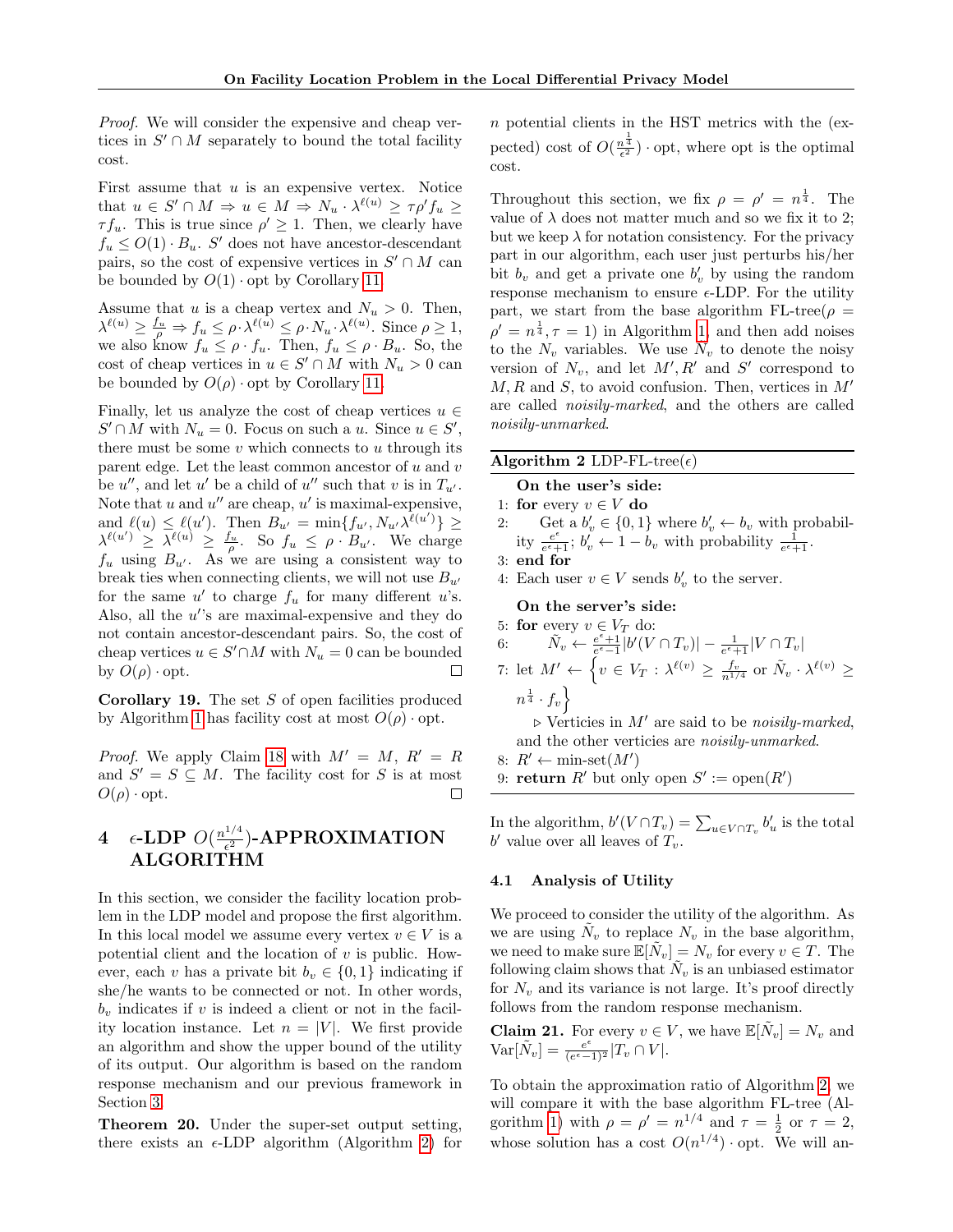alyze the facility and connection costs of Algorithm [2](#page-5-1) separately.

Facility Cost of Algorithm [2](#page-5-1) We compare the extra facility cost incurred by Algorithm [2,](#page-5-1) to that of the base algorithm with  $\rho = \rho' = n^{1/4}$  and  $\tau = \frac{1}{2}$ .

We break S' into two parts:  $S' \cap M$  and  $S' \setminus M$ . By Lemma [18,](#page-4-2) the cost of  $S' \cap M$  is at most  $O(\rho) \cdot \text{opt.}$ Therefore, it suffices for us to bound the cost of  $S' \setminus$  $M \subseteq M' \setminus M$ , *i.e.*, the unmarked but noisily-marked facilities.

Now we consider a vertex  $v \notin M$ ; that is, the vertex v satisfies  $\lambda^{\ell(v)} < \frac{f_v}{1}$  $\frac{f_v}{n^{\frac{1}{4}}}$  and  $N_v \lambda^{\ell(v)} < \frac{n^{\frac{1}{4}} f_v}{2}$ . Using Chebyshev's inequality, we can get a bound of the probability that  $v \in M'$ , *i.e.*,  $\tilde{N}_v \lambda^{\ell(v)} \geq n^{\frac{1}{4}} f_v$ :

$$
\Pr[v \in M'] = \Pr\left[\tilde{N}_v \ge \frac{n^{\frac{1}{4}} f_v}{\lambda^{\ell(v)}}\right]
$$
  
\n
$$
\le \Pr\left[\tilde{N}_v \ge N_v + \frac{n^{\frac{1}{4}} f_v}{2 \cdot \lambda^{\ell(v)}}\right] \le \frac{\text{Var}[\tilde{N}_v]}{\left(\frac{n^{\frac{1}{4}} f_v}{2 \cdot \lambda^{\ell(v)}}\right)^2} = \frac{\frac{e^{\epsilon} |T_v \cap V|}{(e^{\epsilon} - 1)^2}}{\left(\frac{n^{\frac{1}{4}} f_v}{2 \cdot \lambda^{\ell(v)}}\right)^2}
$$
  
\n
$$
= \frac{4e^{\epsilon} |T_v \cap V| \lambda^{2\ell(v)}}{(e^{\epsilon} - 1)^2 \sqrt{n} f_v^2} \le \frac{4e^{\epsilon} |T_v \cap V| \lambda^{\ell(v)}}{(e^{\epsilon} - 1)^2 N^{3/4} f_v},
$$

where the second equality is due to Claim [21](#page-5-2) and the last inequality is due to the fact used that  $\lambda^{\ell(v)} < \frac{f_v}{n^{1/4}}$ . Thus, in total we have

$$
\Pr[v \in M'] \cdot f_v \le \frac{4e^{\epsilon} |T_v \cap V| \lambda^{\ell(v)}}{(e^{\epsilon} - 1)^2 N^{3/4}}.
$$
 (2)

Since we have that  $\lambda^{\ell(v)}$  goes down exponentially along a root-to-leaf path, and  $|T_v \cap V|$  is the number of leaves in the tree  $T_v$ . Therefore, a simple argument could show that the sum of the right side of [\(2\)](#page-6-0) over all  $v \notin M$ , is at most  $\frac{\lambda}{\lambda-1}$  times the sum over all maximalunmarked vertices. Notice that an unmarked vertex is expensive and by Claim [16](#page-4-3) all expensive vertices have level at most  $\ell^*$ . Therefore, the sum of  $(2)$  over all  $v \notin M$  is at most  $\frac{\lambda}{\lambda-1} \cdot \frac{4e^{\epsilon}n\lambda^{\ell^*}}{(e^{\epsilon}-1)^2N}$  $\frac{4e^{\epsilon}n\lambda^{\ell^*}}{(e^{\epsilon}-1)^2N^{\frac{3}{4}}}=O(\frac{n^{\frac{1}{4}}}{\epsilon^2})\lambda^{\ell^*}.$ 

Finally, we notice that from Corollary [17,](#page-4-4) we can get opt  $\geq \lambda^{\ell^*}$ . Therefore, the expectation of facility cost of  $S' \setminus M \subseteq M' \setminus M$  is at most  $O(\frac{n^{\frac{1}{4}}}{\epsilon^2})$ opt.

Connection Cost of Algorithm [2](#page-5-1) For the analysis of the extra connection cost, we will compare our Algorithm [2](#page-5-1) with the base algorithm with  $\rho = \rho' = n^{\frac{1}{4}}$ and  $\tau = 2$ . Again, M, R and S are as in the base algorithm, and  $M', R'$  and  $S'$  are as in the LDP algorithm.

It is convenient to assume that in each of the two algorithms, every client is connected to its lowest marked

(noisily-marked) ancestor. Notice that the actual connection costs may be larger by a factor of 2, which can be ignored. We know that connecting all clients to their respective lowest marked ancestors has a cost of  $O(n^{\frac{1}{4}})$  opt. Now, in Algorithm [2,](#page-5-1) every client is connected to its respective lowest noisily-marked ancestors.

To bound the extra connection cost, for every  $v \in$  $M \setminus M'$ , we impose a cost of moving the connection of all clients in  $T_v$  from v to its parent. Notice that we can assume v is expensive since otherwise  $v \in M'$ .

For a fixed expensive  $v \in M$ , we first bound the probability of the event  $v \notin M'$ . Notice that we have  $\lambda^{\ell(v)} < \frac{f_v}{n^{1/4}}$  and  $N_v \cdot \lambda^{\ell(v)} \geq 2N^{1/4} f_v$ , which imply  $N_v \geq \frac{2N^{\frac{1}{4}}f_v}{\lambda^{\ell(v)}} \geq \frac{2N^{\frac{1}{4}}f_v}{f_v/n^{1/4}} = 2\sqrt{n}$ . Thus we have

$$
\Pr[v \notin M'] = \Pr\left[\tilde{N}_v < \frac{n^{\frac{1}{4}} f_v}{\lambda^{\ell(v)}}\right] \le \Pr\left[\tilde{N}_v \le N_v - \frac{N_v}{2}\right]
$$
\n
$$
\le \frac{\operatorname{Var}[\tilde{N}_v]}{\left(\frac{N_v}{2}\right)^2} = \frac{4e^{\epsilon}}{(e^{\epsilon} - 1)^2} \cdot \frac{|T_v \cap V|}{N_v^2}.
$$

Thus, in expectation, the cost of the reconnecting operation for v will be at most

<span id="page-6-1"></span>
$$
\Pr[v \notin M'] \cdot N_v \cdot O(1) \cdot \lambda^{\ell(v)} \le O\left(\frac{1}{\epsilon^2}\right) \cdot \frac{|T_v \cap V|}{N_v} \cdot \lambda^{\ell(v)}
$$
  

$$
\le O\left(\frac{1}{\epsilon^2}\right) \cdot \frac{|T_v \cap V|}{\sqrt{n}} \cdot \lambda^{\ell(v)}.
$$
 (3)

<span id="page-6-0"></span>Notice that  $T_v \cap V$  is the number of leaves in  $T_v$  and  $\lambda^{\ell(v)}$  decreases exponentially as the level goes down. So, it is easy to see that the sum of [\(3\)](#page-6-1) over all expensive marked vertices v is upper bounded by  $\frac{\lambda}{\lambda-1}$  times the sum over all maximal-expensive marked vertices.

For a maximal-expensive marked vertex  $v$ , we have

$$
O\left(\frac{1}{\epsilon^2}\right) \cdot \frac{|T_v \cap V|}{\sqrt{n}} \cdot \lambda^{\ell(v)} \le O\left(\frac{1}{\epsilon^2}\right) \cdot \frac{|T_v \cap V|}{\sqrt{n}} \cdot \frac{f_v}{n^{\frac{1}{4}}}
$$

$$
= O\left(\frac{1}{\epsilon^2}\right) \cdot |T_v \cap V| \cdot \frac{f_v}{n^{\frac{3}{4}}}.
$$

Let  $v^*$  be the maximal-expensive marked vertex with the maximum cost  $f_{v^*}$ . Then, the sum of [\(3\)](#page-6-1) over all expensive marked vertices v is at most  $O\left(\frac{1}{\epsilon^2}\right)$ .  $n \cdot \frac{f_{v^*}}{3}$  $\frac{f_{v^*}}{n^{\frac{3}{4}}} = O\left(\frac{n^{\frac{1}{4}}}{\epsilon^2}\right) \cdot f_{v^*}$ . Notice that opt  $\geq B_{v^*} =$  $\min\{f_{v^*}, N_{v^*}\lambda^{\ell(v^*)}\}\ =\ f_{v^*},$  where the equality holds when  $v^*$  is expensive but marked. Thus the expectation of extra connection cost of Algorithm [2](#page-5-1) compared to the base algorithm is  $O\left(\frac{n^{\frac{1}{4}}}{\epsilon^2}\right)$  opt.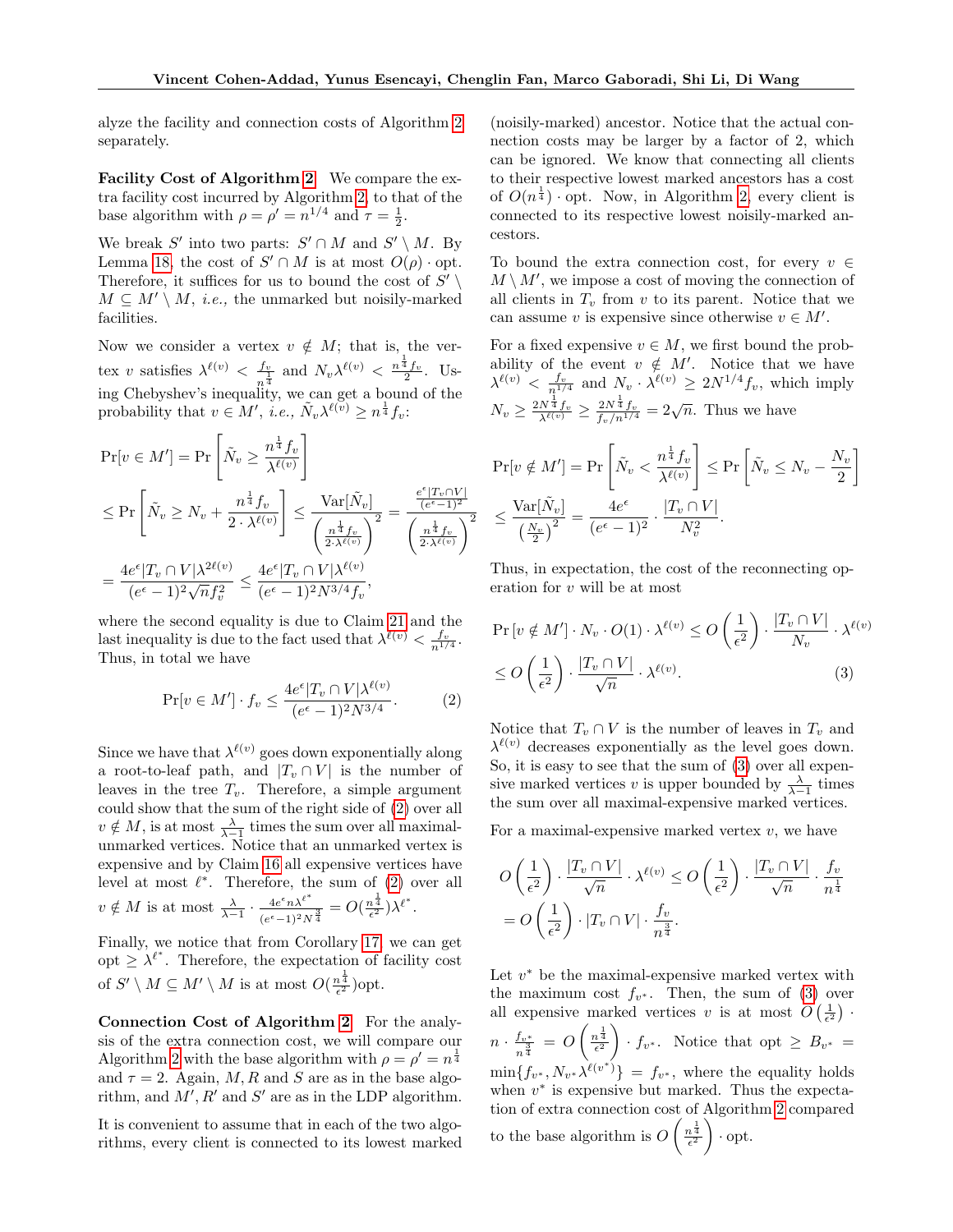# 5 Lower Bound of Non-interactive  $\epsilon$ -LDP Algorithms

In this section, we give a lower bound of  $\Omega(n^{\frac{1}{4}} \epsilon^{-\frac{1}{2}})$  on the utility of any non-interactive  $\epsilon$ -LDP algorithm. To do so, we focus on the following standalone problem in the bulk of the section. Suppose they are  $n$  parties indexed by [n], each player  $i \in [n]$  having an input  $X_i \in \{0, 1\}$ . Let  $\epsilon \in (0, 1)$ , these *n* parties need to run an  $\epsilon$ -LDP algorithm. We are promised that we are in one of the following two cases, where  $c > 0$  is a small enough absolute constant:

- Case (a):  $X_i = 0$  for every party *i*.
- Case (b):  $X_i \sim \text{Bern}\left(\frac{c}{(e^{\epsilon}-1)\sqrt{n}}\right)$  for every party i, where we use  $\text{Bern}(p)$  to denote the Bernoulli distribution with mean p.

The goal of the problem for the central server is to decide which of the two cases we are at. We say an algorithm succeeds if the central server outputs correctly the case number. We first prove the following theorem:

<span id="page-7-0"></span>**Theorem 22.** For a small enough constant  $c > 0$ , there is no non-interactive  $\epsilon$ -LDP algorithm that can succeed with probability more than 0.6.

Before showing the proof, let us first see how Theorem [22](#page-7-0) implies a lower bound of our problem. We consider a facility location instance with two points  $u$  and  $v$  in the metric, where the distance between u and v is  $n^{\frac{1}{4}}$ . All the  $n$  clients are collocated at  $u$ . Moreover,  $v$  has a facility of cost 0 and u has a facility of cost  $n^{\frac{1}{2}} \epsilon^{-\frac{1}{2}}$ . Suppose we are in case (a) or case (b) as defined above. A client i participates in the facility location instance if and only if  $x_i = 1$ . To disallow the algorithm to take the advantage of the super-set setting, we place another client at u which is always present.

Thus, in case (a), the optimum solution does not open u and its cost is  $n^{\frac{1}{4}}$ , since if our algorithm opens u, the cost will be  $\frac{n^{\frac{1}{2}}}{\sqrt{\epsilon}}$ . In case (b), an optimum solution can open u and its cost is  $\frac{n^{\frac{1}{2}}}{\sqrt{\epsilon}}$ . Since if our algorithm does not open u, the (expected) cost will be  $\Theta(\frac{\sqrt{n}}{\epsilon})$  $(\frac{\sqrt{n}}{\epsilon} \cdot n^{\frac{1}{4}}) = \Theta(\frac{n^{\frac{3}{4}}}{\epsilon})$ . By Theorem [22,](#page-7-0) our algorithm will make a mistake with constant probability in at least one of the two cases. And for each case, its approximation ratio to the optimal cost is  $\frac{n^{\frac{1}{4}}}{\sqrt{\epsilon}}$ . Thus, for any  $\epsilon$  non-interactive LDP algorithm, its approximation ratio should be at least  $\Omega(\frac{n^{\frac{1}{4}}}{\sqrt{\epsilon}})$ .

#### 5.1 Proof of Theorem [22](#page-7-0)

Before the prove, we first prove the theorem for a very specific algorithm, where each player  $i$  sends a noisy bit  $X_i'$  of  $X_i$  to the central server. That is, we let  $X_i' = X_i$ with probability  $e^{\epsilon}$  $\frac{e^{\epsilon}}{e^{\epsilon}+1}$  and  $X'_{i} = 1-X_{i}$  with probability  $\frac{1}{e^{\epsilon}+1}$ . Then the central server has to output the case number based on  $(X'_1, X'_2, \cdots, X'_n)$ . We call such an algorithm a canonical algorithm.

We set up some notations first. We define  $X =$  $(X_1, X_2, \dots, X_n)$  and  $X' = (X'_1, X'_2, \dots, X'_n)$ . Then, in case (a), we have  $X'_i \sim \text{Bern}(a)$ , where  $a := \frac{1}{e^{\epsilon}+1}$ . In case (b), we have  $X'_i \sim \text{Bern}(b)$ , where  $\overline{b} :=$ <br> $\left(1 - \frac{c}{\sqrt{b}}\right) \cdot \frac{1}{\sqrt{b}} + \frac{c}{\sqrt{b}} \cdot \frac{e^{\epsilon}}{c} - \frac{1}{\sqrt{b}} + \frac{e^{\epsilon} - 1}{c}$ .  $1 - \frac{c}{(e^{\epsilon} - 1)\sqrt{n}} \cdot \frac{1}{e^{\epsilon} + 1} + \frac{c}{(e^{\epsilon} - 1)\sqrt{n}} \cdot \frac{e^{\epsilon}}{e^{\epsilon} + 1}$  $\frac{e^{\epsilon}}{e^{\epsilon}+1} = \frac{1}{e^{\epsilon}+1} + \frac{e^{\epsilon}-1}{e^{\epsilon}+1}.$  $\frac{c}{(e^{\epsilon}-1)\sqrt{n}} = \frac{1}{e^{\epsilon}+1} + \frac{c}{(e^{\epsilon}+1)\sqrt{n}} = a\left(1+\frac{c}{\sqrt{n}}\right)$ . We use  $Pr_a, Pr_b$  denotes the probabilities under cases (a) and (b) respectively. To prove that a canonical algorithm can not succeed with probability more than 0.6, we first prove that the statistical distance between the distribution for  $X'$  under case (a) and that under case (b) is small, whose proof is given in Appendix:

<span id="page-7-1"></span>**Lemma 23.** 
$$
\sum_{x' \in \{0,1\}^n} \left| \Pr_a[X' = x'] - \Pr_b[X' = x'] \right| \le 0.4.
$$

To show how Lemma [23](#page-7-1) implies that the previous canonical algorithm can not succeed with probability more than 0.6, we assume the adversary chooses case (a) and case (b) with probability  $\frac{1}{2}$  for each. To succeed with the largest probability, the algorithm should output 'a' if  $Pr_a[X' = x'] \ge Pr_b[X' = x']$  if it sees  $X' = x'$  and 'b' otherwise. Thus, the success probability of the algorithm is

$$
\sum_{x' \in \{0,1\}^n} \frac{1}{2} \max \left\{ \Pr_x[x'], \Pr_b[x'] \right\}
$$
  
=  $\frac{1}{2} \sum_{x' \in \{0,1\}^n} \left( \frac{\Pr_a[x'] + \Pr_b[x']}{2} + \frac{|\Pr_a[x'] - \Pr_b[x']|}{2} \right)$   
=  $\frac{1}{2} + \frac{1}{4} \sum_{x' \in \{0,1\}^n} |\Pr_a[x'] - \Pr_a[x']| \le 0.6.$ 

Above, we used  $Pr_a[x']$  for  $Pr_a[X' = x']$  and  $Pr_b[x']$ for  $Pr_b[X' = x']$ .

Now we proceed to consider any general noninteractive algorithm  $A$ . Assume in  $A$  every player i sends a message  $Y_i$  to the central server. Then the algorithm has to output the case number based on the messages  $(Y_1, Y_2, \dots, Y_n)$ . We need to show that if the algorithm is  $\epsilon$ -locally differentially private, then the algorithm can not succeed with probability more than 0.6.

Indeed, we show that it suffices for each player  $i$  to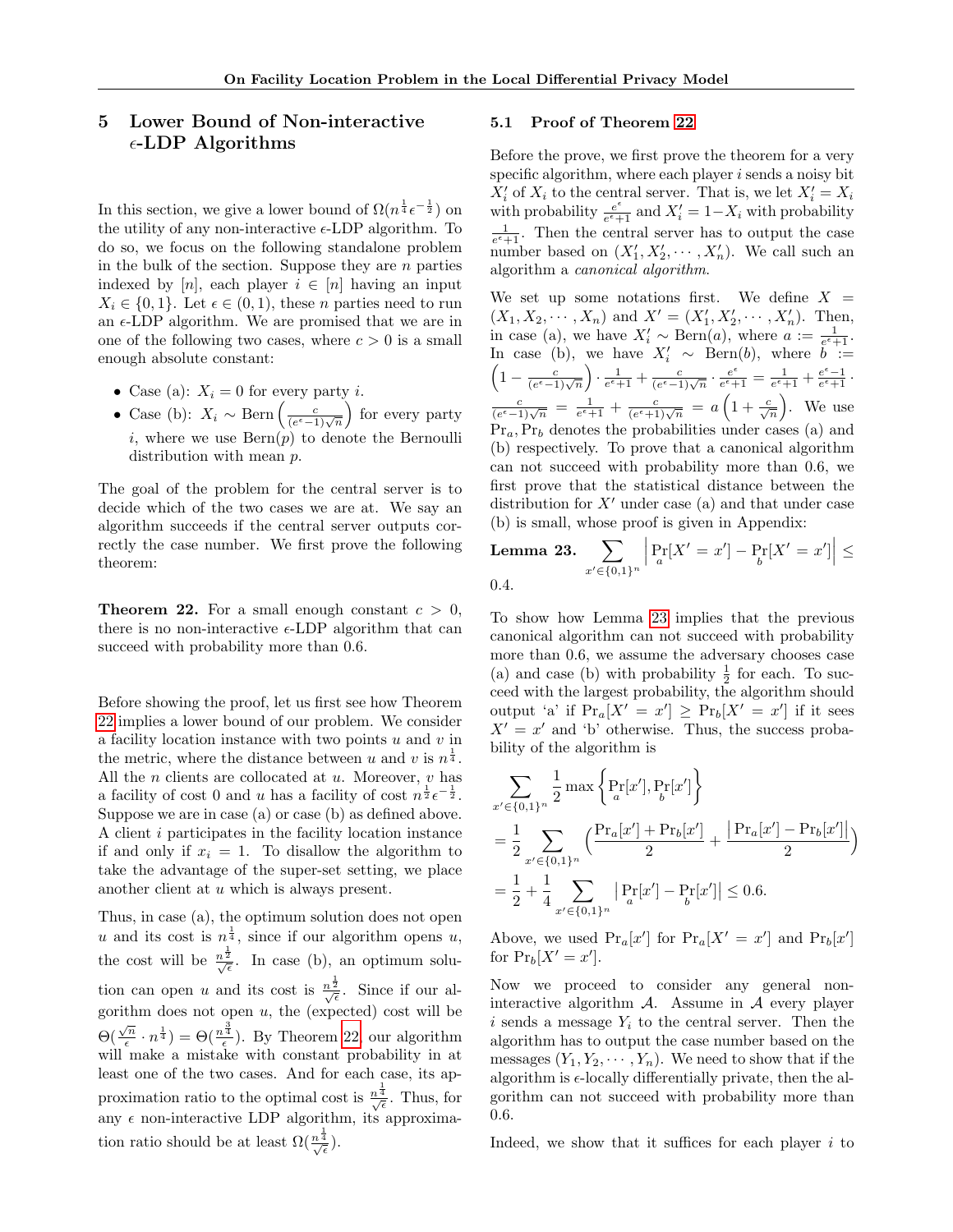send the bit  $X_i'$  generated as in a canonical algorithm to the central server for it to simulate the algorithm  $\mathcal{A}$ . To prove the statement, we fix a player *i*. Let  $P_0(\cdot)$  and  $P_1(\cdot)$  be the probability measurement functions for  $Y_i$ conditioned on that  $X_i = 0$  and  $X_i = 1$  respectively. That is, for every measurable set  $S$ , we have

$$
\Pr[Y_i \in S | X_i = 0] = P_0(S),
$$
  

$$
\Pr[Y_i \in S | X_i = 1] = P_1(S).
$$

Since the algorithm is  $\epsilon$ -LDP, we must have  $e^{-\epsilon} \leq$  $\frac{P_0(S)}{P_1(S)} \leq e^{\epsilon}.$ 

For convenience, we define  $p = \frac{c}{(e^{\epsilon}-1)\sqrt{n}}$ ; so  $X_i \sim$ Bern(p) under case (b). Then  $a = \frac{1}{e^{\epsilon}+1}$  and  $b = a +$  $(e^{\epsilon}-1)p$  $\frac{e^{z}-1}{e^{z}+1}$ . We have for every measurable set S,

$$
\Pr_a[Y_i \in S] = P_0(S),
$$
  
\n
$$
\Pr_b[Y_i \in S] = (1 - p)P_0(S) + p \cdot P_1(S)
$$
  
\n
$$
= P_0(S) + p \cdot (P_1(S) - P_0(S)).
$$

We prove the following lemma to establish the reduction from general non-interactive algorithms to a canonical one:

Lemma 24. There are probability measurement functions  $P'_0$  and  $P'_1$  such that

$$
P_0(S) = (1 - a)P'_0(S) + aP'_1(S)
$$
  
=  $P'_0(S) + a(P'_1(S) - P'_0(S)),$   
and  $P_0(S) + p \cdot (P_1(S) - P_0(S))$   
=  $(1 - b)P'_0(S) + bP'_1(S)$   
=  $P'_0(S) + b(P'_1(S) - P'_0(S)).$ 

Now in the new algorithm  $A'$ , player i will send  $X'_{i}$ generated as in a canonical algorithm to the central server. We use the two probability measurement functions  $P'_0(\cdot)$  and  $P'_0(\cdot)$  from the above lemma. If the central server sees  $X'_i = 0$ , it produces  $Y_i$  according to  $P'_0$ . If  $X'_i = 1$ , it produces  $Y_i$  according to  $P'_1$ . By the lemma, the distribution for the  $Y_i$  generated by the central server in  $A'$  will be the same as the distribution for  $Y_i$  in  $A$ .

Therefore, we can simulate  $A$  using the algorithm  $A'$ . However,  $A'$  is a canonical algorithm and thus can not succeed with probability more than 0.6. This finishes the proof of Theorem [22.](#page-7-0)

#### References

<span id="page-8-2"></span>Arya, V., Garg, N., Khandekar, R., Meyerson, A., Munagala, K., and Pandit, V. (2004). Local search heuristics for k-median and facility location problems. SIAM Journal on computing, 33(3):544–562.

- <span id="page-8-8"></span>Balcan, M.-F., Dick, T., Liang, Y., Mou, W., and Zhang, H. (2017). Differentially private clustering in high-dimensional euclidean spaces. In Proceedings of the 34th International Conference on Machine Learning-Volume 70, pages 322–331. JMLR. org.
- <span id="page-8-6"></span>Cardoso, A. R. and Cummings, R. (2019). Differentially private online submodular minimization. In The 22nd International Conference on Artificial Intelligence and Statistics, pages 1650–1658.
- <span id="page-8-3"></span>Charikar, M. and Guha, S. (1999). Improved combinatorial algorithms for the facility location and k-median problems. In 40th Annual Symposium on Foundations of Computer Science (Cat. No. 99CB37039), pages 378–388. IEEE.
- <span id="page-8-4"></span>Dwork, C., McSherry, F., Nissim, K., and Smith, A. (2006). Calibrating noise to sensitivity in private data analysis. In TCC, pages 265–284. Springer.
- <span id="page-8-5"></span>Erlingsson, U., Pihur, V., and Korolova, A. (2014). Rappor: Randomized aggregatable privacypreserving ordinal response. In Proceedings of the 2014 ACM SIGSAC conference on computer and communications security, pages 1054–1067.
- <span id="page-8-1"></span>Esencayi, Y., Gaboardi, M., Li, S., and Wang, D. (2019). Facility location problem in differential privacy model revisited. Advances in neural information processing systems.
- <span id="page-8-12"></span>Fakcharoenphol, J., Rao, S., and Talwar, K. (2004). A tight bound on approximating arbitrary metrics by tree metrics. Journal of Computer and System Sciences, 69(3):485–497.
- <span id="page-8-7"></span>Feldman, D., Fiat, A., Kaplan, H., and Nissim, K. (2009). Private coresets. In Proceedings of the fortyfirst annual ACM symposium on Theory of computing, pages 361–370. ACM.
- <span id="page-8-0"></span>Gupta, A., Ligett, K., McSherry, F., Roth, A., and Talwar, K. (2010). Differentially private combinatorial optimization. In Proceedings of the twenty-first annual ACM-SIAM symposium on Discrete Algorithms, pages 1106–1125. Society for Industrial and Applied Mathematics.
- <span id="page-8-9"></span>Hsu, J., Huang, Z., Roth, A., Roughgarden, T., and Wu, Z. S. (2016a). Private matchings and allocations. SIAM Journal on Computing, 45(6):1953– 1984.
- <span id="page-8-10"></span>Hsu, J., Huang, Z., Roth, A., and Wu, Z. S. (2016b). Jointly private convex programming. In Proceedings of the twenty-seventh annual ACM-SIAM symposium on Discrete algorithms, pages 580–599. Society for Industrial and Applied Mathematics.
- <span id="page-8-11"></span>Huang, Z. and Zhu, X. (2018). Near optimal jointly private packing algorithms via dual multiplicative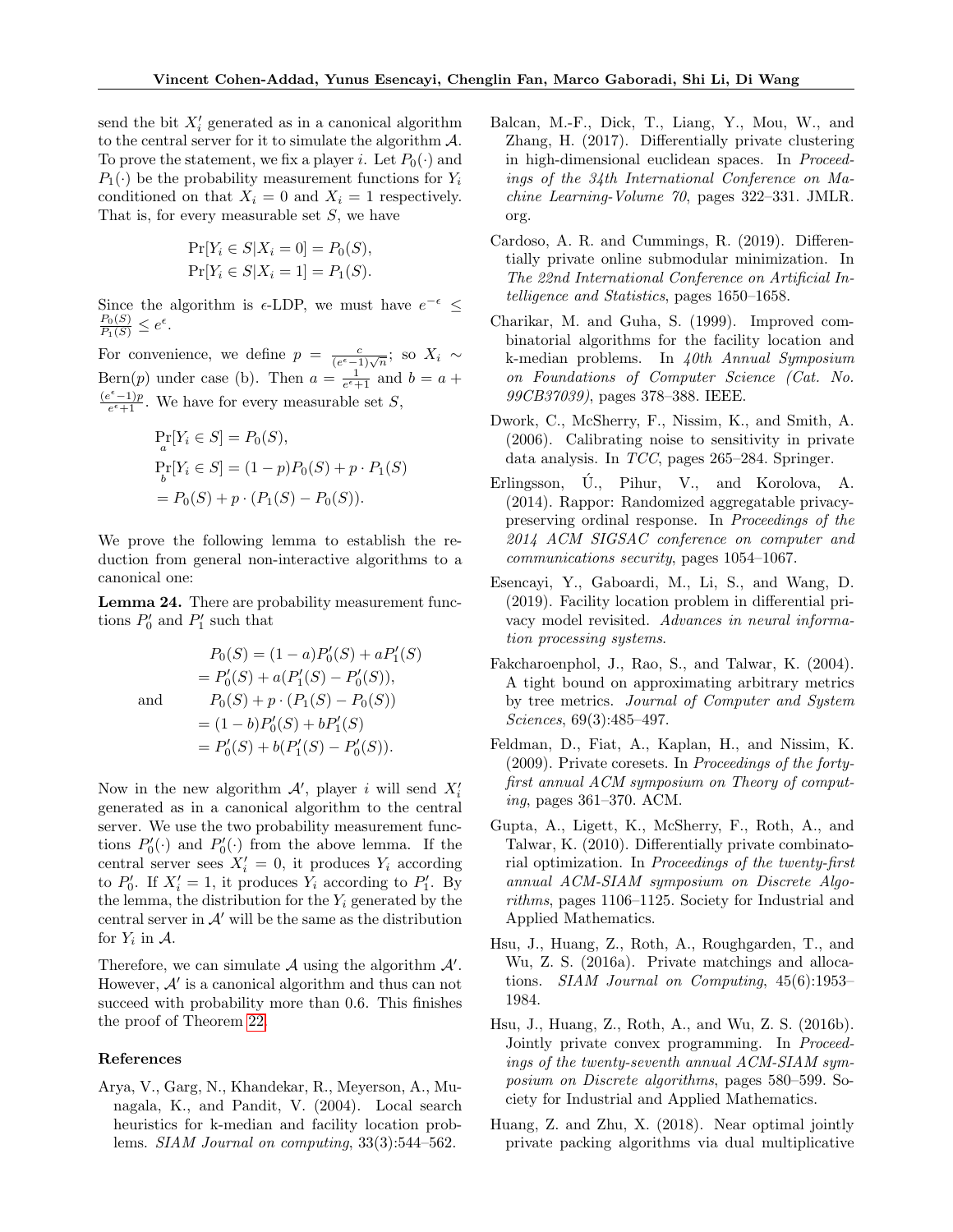weight update. In *Proceedings of the Twenty-Ninth* Annual ACM-SIAM Symposium on Discrete Algorithms, pages 343–357. Society for Industrial and Applied Mathematics.

- <span id="page-9-10"></span>Huang, Z. and Zhu, X. (2019). Scalable and jointly differentially private packing. arXiv preprint arXiv:1905.00767.
- <span id="page-9-3"></span>Jain, K. and Vazirani, V. V. (2001). Approximation algorithms for metric facility location and kmedian problems using the primal-dual schema and lagrangian relaxation. Journal of the ACM (JACM), 48(2):274–296.
- <span id="page-9-6"></span>Jones, M., Nguyen, H. L., and Nguyen, T. (2020). Differentially private clustering via maximum coverage. arXiv preprint arXiv:2008.12388.
- <span id="page-9-9"></span>Kearns, M., Pai, M., Roth, A., and Ullman, J. (2014). Mechanism design in large games: Incentives and privacy. In Proceedings of the 5th conference on Innovations in theoretical computer science, pages 403–410. ACM.
- <span id="page-9-0"></span>Kuehn, A. A. and Hamburger, M. J. (1963). A heuristic program for locating warehouses. Management science, 9(4):643–666.
- <span id="page-9-1"></span>Manne, A. S. (1964). Plant location under economiesof-scale—decentralization and computation. Management Science, 11(2):213–235.
- <span id="page-9-7"></span>Mitrovic, M., Bun, M., Krause, A., and Karbasi, A. (2017). Differentially private submodular maximization: data summarization in disguise. In Proceedings of the 34th International Conference on Machine Learning-Volume 70, pages 2478–2487. JMLR. org.
- <span id="page-9-5"></span>Nissim, K., Smorodinsky, R., and Tennenholtz, M. (2012). Approximately optimal mechanism design via differential privacy. In Innovations in Theoretical Computer Science 2012, Cambridge, MA, USA, January 8-10, 2012, pages 203–213.
- <span id="page-9-8"></span>Perez-Salazar, S. and Cummings, R. (2020). Differentially private online submodular maximization. arXiv preprint arXiv:2010.12816.
- <span id="page-9-2"></span>Stollsteimer, J. F. (1963). A working model for plant numbers and locations. Journal of Farm Economics, 45(3):631–645.
- <span id="page-9-4"></span>Tang, J., Korolova, A., Bai, X., Wang, X., and Wang, X. (2017). Privacy loss in apple's implementation of differential privacy on macos 10.12. arXiv preprint arXiv:1709.02753.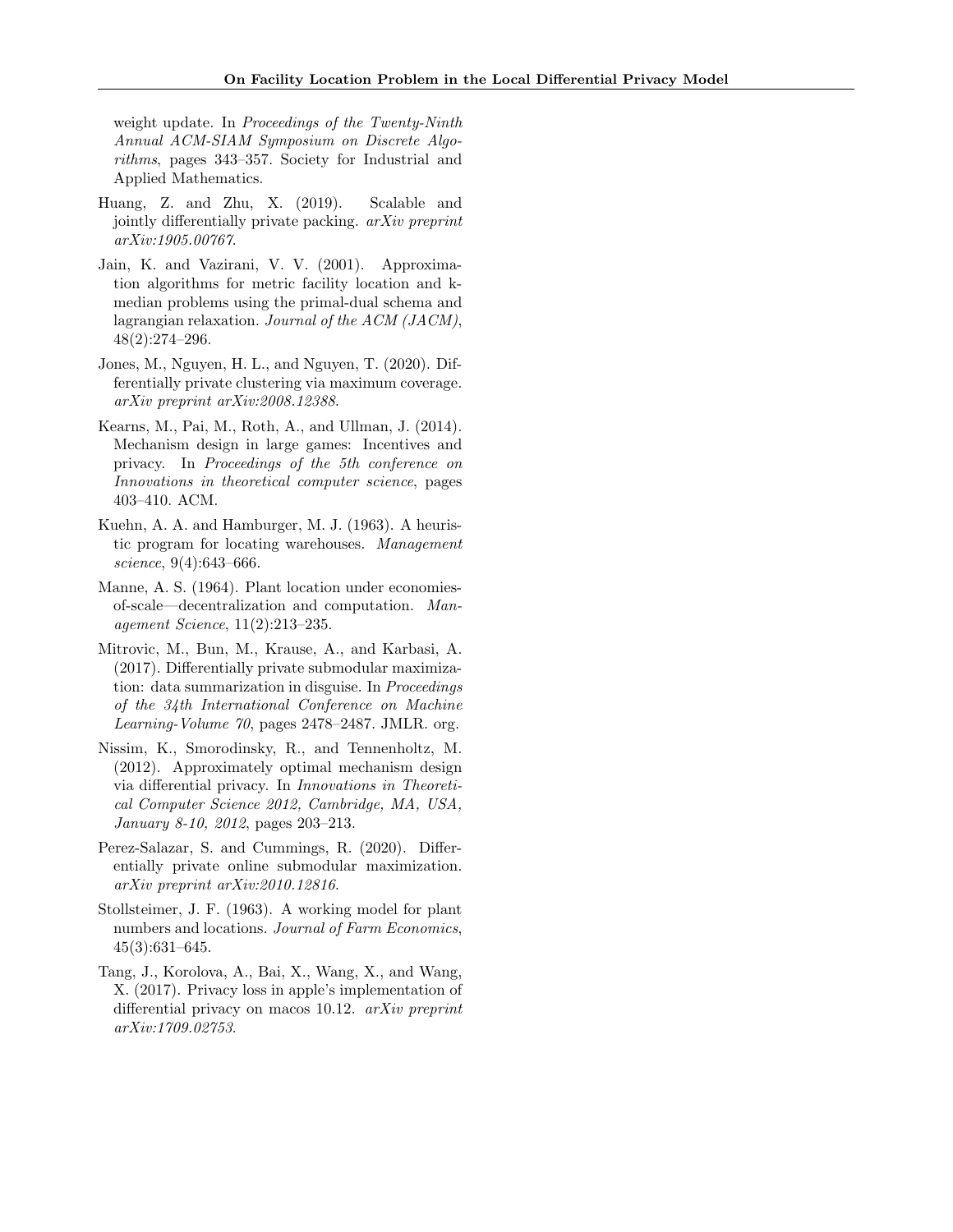# Supplementary Material: On Facility Location Problem in the Local Differential Privacy Model

## A MISSING PROOFS

In this section, we provide the missing proofs which were not given in the main paper due to the page limit. **Claim 21.** For every  $v \in V$ , we have  $\mathbb{E}[\tilde{N}_v] = N_v$  and  $\text{Var}[\tilde{N}_v] = \frac{e^{\epsilon}}{e^{\epsilon}-1}$  $\frac{e^{\epsilon}}{(e^{\epsilon}-1)^2}$   $|T_v \cap V|$ .

*Proof.* We denote  $V_v = T_v \cap V$ , for any fixed  $v \in V$  we have

$$
\mathbb{E}\left[\tilde{N}_v\right] = \frac{e^{\epsilon} + 1}{e^{\epsilon} - 1} \left(\mathbb{E}\left[|D' \cap V_v|\right] - \frac{1}{e^{\epsilon} + 1}|V_v|\right)
$$
\n
$$
= \frac{e^{\epsilon} + 1}{e^{\epsilon} - 1} \left(\frac{e^{\epsilon}}{e^{\epsilon} + 1}|D \cap V_v| + \frac{1}{e^{\epsilon} + 1}|V_v \setminus D| - \frac{1}{e^{\epsilon} + 1}|V_v|\right)
$$
\n
$$
= \frac{e^{\epsilon} + 1}{e^{\epsilon} - 1} \cdot \frac{e^{\epsilon} - 1}{e^{\epsilon} + 1}|D \cap V_v| = |D \cap V_v| = N_v.
$$
\n
$$
\text{Var}[\tilde{N}_v] = \left(\frac{e^{\epsilon} + 1}{e^{\epsilon} - 1}\right)^2 \text{Var}[|D' \cap V_v|] = \left(\frac{e^{\epsilon} + 1}{e^{\epsilon} - 1}\right)^2 \sum_{u \in V_v} \text{Var}[1_{u \in D'}]
$$
\n
$$
= \left(\frac{e^{\epsilon} + 1}{e^{\epsilon} - 1}\right)^2 \cdot \frac{e^{\epsilon}}{e^{\epsilon} + 1} \cdot \frac{1}{e^{\epsilon} + 1} \cdot |V_v| = \frac{e^{\epsilon}}{(e^{\epsilon} - 1)^2}|V_v|.
$$

Lemma 23.  $\sum$  $x' \in \{0,1\}^n$  $\left| \Pr_a[X' = x'] - \Pr_b[X' = x'] \right| \leq 0.4.$ 

*Proof.* Notice that  $Pr_a[X' = x']$  and  $Pr_b[X' = x']$  only depend on  $|x'|_1$ . So, the left-hand side of the inequality in the lemma is exactly

$$
\sum_{j=0}^{N} \left| \Pr_{a}[|X'|_1=j] - \Pr_{b}[|X'|_1=j] \right| = \sum_{j=0}^{N} {N \choose j} \left| a^j (1-a)^{N-j} - b^j (1-b)^{N-j} \right|.
$$

Notice that  $\frac{a^j(1-a)^{N-j}}{b^j(1-b)^{N-j}}$  $\frac{a^j(1-a)^{N-j}}{b^j(1-b)^{N-j}} = \left(\frac{a}{b}\right)^j \left(\frac{1-a}{1-b}\right)^{N-j}$  is a decreasing function of j. Then let  $j_1 \in [0, N]$  be the *real number* such that the ratio is exactly 1 when  $j = j_1$ . Then, for  $j \in [0, j_1]$ , we have  $a^j (1 - a)^{N-j} \ge b^j (1 - b)^{N-j}$ , and for every  $j \in (j_1, N]$ , we have  $a^j (1 - a)^{N - j} < b^j (1 - b)^{N - j}$ .

We can prove that  $j_1 \in (Na, Nb)$ . The following is a simple fact: Let  $q \in (0, 1)$  be fixed, and x be a variable in [0, 1], then  $x^q(1-x)^{1-q}$  is maximized when  $x = q$ . (Consider the natural logarithm of  $x^q(1-x)^{1-q}$ , which is  $q \ln x + (1-q) \ln(1-x)$ . The derivative of the function is  $\frac{q}{x} - \frac{1-q}{1-x}$ , which is a decreasing function of x in the domain  $(0, 1)$  and attains 0 value at  $x = q$ .) Therefore,

$$
\left(\frac{a}{b}\right)^{Na} \left(\frac{1-a}{1-b}\right)^{N(1-a)} = \left(\frac{a^a(1-a)^{1-a}}{b^a(1-b)^{1-a}}\right)^N > 1, \qquad \left(\frac{a}{b}\right)^{Nb} \left(\frac{1-a}{1-b}\right)^{N(1-b)} = \left(\frac{a^b(1-a)^{1-b}}{b^b(1-b)^{1-b}}\right)^N < 1.
$$

So, we have the left hand side of the inequality in the lemma is

<span id="page-10-0"></span>
$$
2\sum_{j\leq j_1} {N \choose j} \left( a^j (1-a)^{N-j} - b^j (1-b)^{N-j} \right). \tag{4}
$$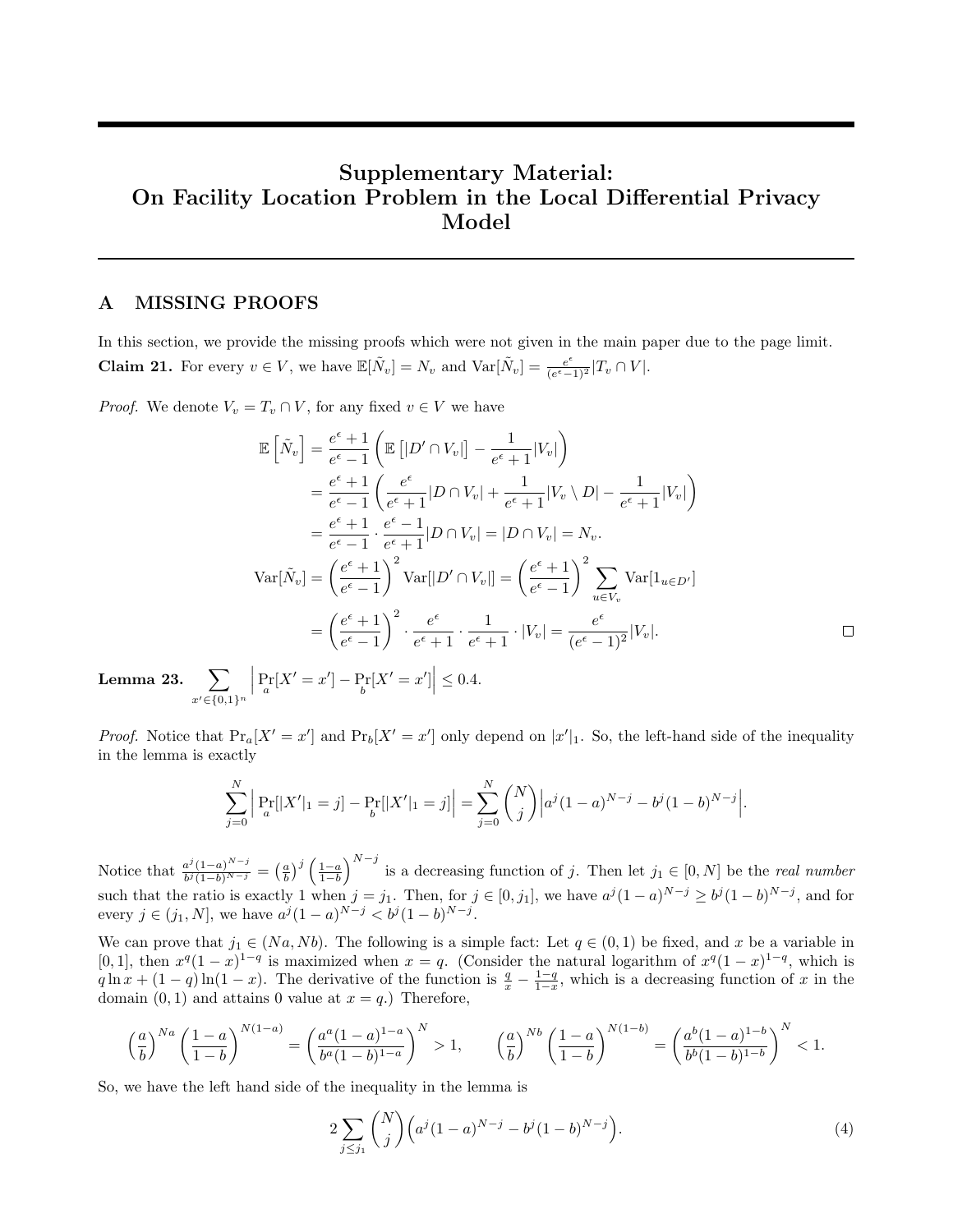Using the Chernoff bound, we have

$$
\Pr_a\left[|X'|_1 < \left(1 - \frac{4}{\sqrt{Na}}\right)Na\right] < e^{-\frac{8Na}{Na}} = e^{-8}.
$$

This implies that the contribution of integers j in [0,  $j_0$ ) to [\(4\)](#page-10-0) is at most  $2e^{-8} \le 0.01$ .

Let  $j_0 = Na - 4$ √ Na. Then, we only need to bound the contribution of integers j in  $[j_0, j_1]$ . This is done by proving that for every  $j \in [j_0, j_1]$ , we have

<span id="page-11-0"></span>
$$
\frac{b^j (1 - b)^{N - j}}{a^j (1 - a)^{N - j}} > 0.9.
$$
\n(5)

If this holds, then

$$
\sum_{j \in [j_0, j_1]} \binom{N}{j} \left( a^j (1-a)^{N-j} - b^j (1-b)^{N-j} \right) \le 0.1 \sum_{j \in [j_0, j_1]} \binom{N}{j} a^j (1-a)^{N-j} \le 0.1.
$$

So the contribution of integers j in  $[j_0, j_1]$  to [\(4\)](#page-10-0) is at most 0.2. This proves the lemma.

It remains to prove [\(5\)](#page-11-0). Let  $\theta = (j - Na)$ / √ N. Notice that  $\theta$  may be positive or negative, but  $|\theta| \leq \max\{(j_1 - \theta)\}$  $Na$ )/ µa  $N,(Na - j<sub>0</sub>)/$ j). Let  $v = (j - N\frac{a}{N}\frac{v}{N}N)$ . Notice that  $\frac{j_1 - Na}{\sqrt{N}} \leq \frac{N(b-a)}{\sqrt{N}} = \frac{c}{e^{\epsilon}+1}$  and  $\frac{Na-j_0}{\sqrt{N}} = 4\sqrt{a} = \frac{4}{\sqrt{e^{\epsilon}}}$  $\frac{4}{e^{\epsilon}+1}$ , When c is sufficiently small, the second upper bound is bigger, and thus  $|\theta| \leq \frac{4}{\sqrt{e+1}} \leq 3$ .

We bound the logarithm of the left side of [\(5\)](#page-11-0):

$$
j \cdot \ln\left(1 + \frac{b-a}{a}\right) + (N-j)\ln\left(1 - \frac{b-a}{1-a}\right)
$$
  
=  $\left(Na + \theta\sqrt{N}\right) \cdot \ln\left(1 + \frac{c}{\sqrt{N}}\right) + \left(N(1-a) - \theta\sqrt{N}\right)\ln\left(1 - \frac{e^{\epsilon}c}{\sqrt{N}}\right)$   

$$
\geq \left(Na + \theta\sqrt{N}\right)\left(\frac{c}{\sqrt{N}} - \frac{1}{2}\left(\frac{c}{\sqrt{N}}\right)^{2}\right) + \left(N(1-a) - \theta\sqrt{N}\right)\left(-\frac{e^{\epsilon}c}{\sqrt{N}} - \left(\frac{e^{\epsilon}c}{\sqrt{N}}\right)^{2}\right)
$$
  
=  $(1 + e^{\epsilon})\theta c - \frac{c^{2}a}{2} - (1-a)e^{2\epsilon}c^{2} + \frac{\theta c^{2}}{\sqrt{N}}\left(e^{2\epsilon} - \frac{1}{2}\right).$ 

Notice that  $|\theta| \leq 3$ . If we make c to be small enough constant, then the above quantity is at least  $-0.1$ , implying the left side of [\(5\)](#page-11-0) is at least  $e^{-0.1} \ge 0.9$ .  $\Box$ 

**Lemma 24.** There are probability measurement functions  $P'_0$  and  $P'_1$  such that

$$
P_0(S) = (1 - a)P'_0(S) + aP'_1(S)
$$
  
=  $P'_0(S) + a(P'_1(S) - P'_0(S)),$   
and  $P_0(S) + p \cdot (P_1(S) - P_0(S))$   
=  $(1 - b)P'_0(S) + bP'_1(S)$   
=  $P'_0(S) + b(P'_1(S) - P'_0(S)).$ 

Proof. To guarantee the two equalities, we need

$$
P'_0(S) = P_0(S) - \frac{ap(P_1(S) - P_0(S))}{b - a}, \qquad P'_1(S) = P_0(S) + \frac{(1 - a)p}{b - a}(P_1(S) - P_0(S)).
$$

It is easy to see that for every measurable S and its complement  $\bar{S}$ , we have  $P'_{0}(S) + P'_{0}(\bar{S}) = 1$  and  $P'_{1}(S) + P'_{1}(\bar{S}) = 1$ 1. To show that  $P'_0$  and  $P'_1$  are probability measurement functions, we only need to prove that they are nonnegative. Expressing  $a, b$  in terms of  $\epsilon$ , we have any measurable set S,

$$
P'_0(S) = P_0(S) - \frac{p(P_1(S) - P_0(S))}{(e^{\epsilon} - 1)p} = \frac{e^{\epsilon} \cdot P_0(S)}{e^{\epsilon} - 1} - \frac{P_1(S)}{e^{\epsilon} - 1} \ge 0,
$$
  

$$
P'_1(S) = P_0(S) + \frac{e^{\epsilon}p(P_1(S) - P_0(S))}{(e^{\epsilon} - 1)p} = \frac{e^{\epsilon} \cdot P_1(S)}{e^{\epsilon} - 1} - \frac{P_0(S)}{e^{\epsilon} - 1} \ge 0.
$$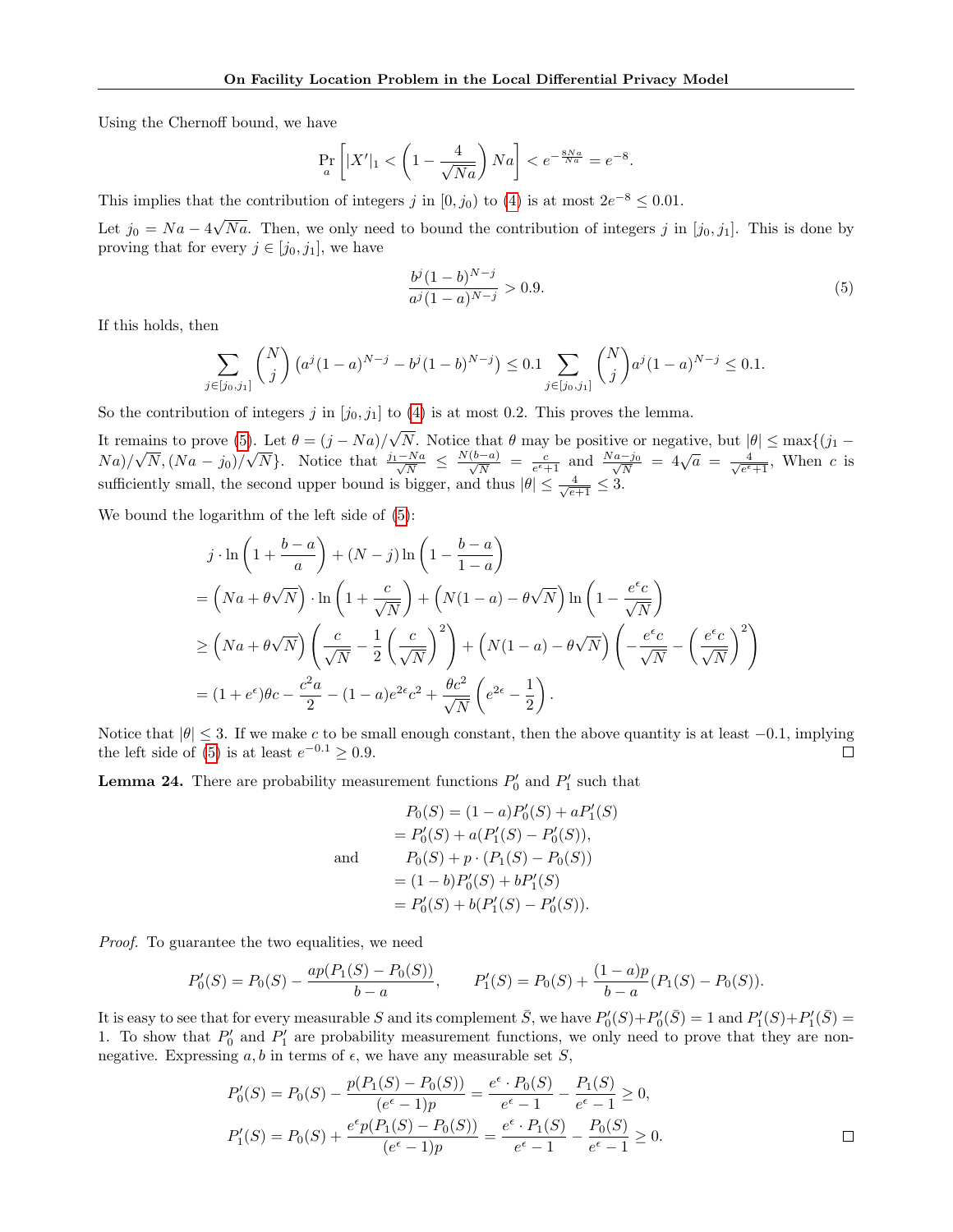#### <span id="page-12-0"></span> $\mathbf{B} = O(\frac{1}{\sqrt{2}})$  $_{\overline{\epsilon}}$ )-DP Algorithm for HST in Central Model

In this section we give our  $O(\frac{1}{\sqrt{\epsilon}})$ -approximate  $\epsilon$ -DP algorithm for facility location under HST metrics, in the super-set output setting. This fixes a bug to the upper bound in [Esencayi et al.](#page-8-1) [\(2019\)](#page-8-1). Secondly, unlike [Esencayi et al.,](#page-8-1) our algorithm works for the case of non-uniform facility costs. The detail description is given in Algorithm [3.](#page-12-1)

In the algorithm we use  $P_v$  for every vertex  $v \in V_T$  to denote the set of ancestors of v, including v itself. Let X denote the union of expensive vertices and minimal-cheap vertices. We set  $\rho = \rho' = \frac{1}{\sqrt{\epsilon}}$  in the base algorithm. We still have  $\tau \in \{\frac{1}{2}, 1, 2\}$ . Let  $\lambda = 2$  and  $\eta = \sqrt{\lambda}$ .

Recall that a vertex v is cheap if  $\lambda^{\ell(v)} \geq \sqrt{\epsilon} \cdot f_v$ , otherwise expensive. We say a vertex v is minimal-cheap if its children are all expensive.

#### <span id="page-12-1"></span>Algorithm 3 DP-FL-tree $(\epsilon)$

1: for every v in X, define  $\tilde{N}_v := N_v + \text{Lap}\left(\frac{\sqrt{f_v}}{s^{3/4}}\right)$  $c\cdot \epsilon^{3/4} \cdot \eta^{\ell(v)}$ ), where  $c = \frac{\eta - 1}{\eta^3}$ . 2: let  $M' \leftarrow \left\{ v \in V_T : \lambda^{\ell(v)} \geq \sqrt{\epsilon} f_v \text{ or } \tilde{N}_v \cdot \lambda^{\ell(v)} \geq f_v / \sqrt{\epsilon} \right\}$  $\triangleright$  vertices in  $M'$  will be called  $noisily-marked$ vertices, and other vertices are said to be *noisily-unmarked*. 3:  $C \leftarrow \{v \in M' : \forall u \in ((P_v \setminus \{v\}) \cap X), \tilde{N}_u \cdot \lambda^{\ell(u)} \geq f_v/\sqrt{\epsilon})\}$ 4:  $R' \leftarrow \text{min-set}(C)$ 5: **return**  $R'$  but only open  $S' := \text{open}(R')$ 

The main difference between the base algorithm with  $\tau = 1$  and here (other than that between  $\tilde{N}_v$ 's and  $N_v$ 's) is that we introduce a new filtering operation to obtain the set C in Step [3,](#page-12-1) and our R' is open(C). It is  $\mathcal{L}(v_v, s)$  is that we informed a new intering operation to easy to see that any node v with  $\lambda^{\ell(v)} \geq f_v \sqrt{\epsilon}$  is in C.

By the way we define the noise for vertices, we can show that the algorithm is  $\epsilon$ -DP:

**Lemma 25.** Algorithm [3](#page-12-1) satisfies  $\epsilon$ -DP.

*Proof.* Consider two neighboring data sets  $D$  and  $D'$ , and let  $v$  be the unique leaf vertex that the two data sets differ. We will prove  $\epsilon$ -DP of set M', and that would be sufficient since set R' is completely decided by M'.

First of all, for all  $u \in V_T$  which is not an ancestor of v,  $\tilde{N}_u|D$  and  $\tilde{N}_u|D'$  have the same distribution. We also First of an, for an  $u \in V_T$  which is not an ancestor of v,  $N_u | D$  and  $N_u | D$  have the same distribution. We also do not need to worry for u such that  $\lambda^{\ell(u)} \ge \sqrt{\epsilon} f_u$ , because they are always marked. So, we only need to into the case  $\lambda^{\ell(u)} < \sqrt{\epsilon} f_u$  and u is an ancestor of v.

Due to the property of Laplacian distribution, the sub-algorithm for such a u is  $\frac{c\epsilon^{3/4}\eta^{\ell(u)}}{\sqrt{f_u}}$ -differentially private. Note that we are only interested in vertices u such that  $\frac{\lambda^{\ell(u)}}{f}$  $\frac{\ell(u)}{f_u} < \sqrt{\epsilon}$ , or equivalently,  $\frac{\eta^{\ell(u)}}{\sqrt{f_u}} < \epsilon^{1/4}$ . Let  $\ell' = \ell(u')$ where  $u'$  is the maximum level u satisfying this condition. Now, let us figure out the privacy budget we are using for all vertices of interest, starting from  $u'$  going down towards v. For  $u'$ , the privacy budget we are using is  $\frac{c\epsilon^{3/4}\eta^{\ell(u')}}{\sqrt{f_u}} < c\epsilon^{3/4}\epsilon^{1/4} = c\epsilon$ . For the next vertex u (child of u'), we're spending  $\frac{c\epsilon^{3/4}\eta^{\ell(u)}}{\sqrt{f_u}} = \frac{c\epsilon^{3/4}\eta^{\ell(u)}}{\sqrt{f_u}} <$  $\frac{c\epsilon^{3/4}}{\eta} \cdot \frac{\eta^{\ell'}}{\sqrt{f'_u}} \leq \frac{c\epsilon^{3/4}}{\eta} \epsilon^{1/4} = \frac{c}{\eta} \cdot \epsilon$ . Similarly, the privacy budgets we're spending are at most  $c\epsilon$ ,  $\frac{c}{\eta} \epsilon$ ,  $\frac{c}{\eta^2} \epsilon$ , and so on, starting from  $u'$  towards v. If we add them all for all such u vertices, we have

$$
c\epsilon + \frac{c}{\eta}\epsilon + \frac{c}{\eta^2}\epsilon + \dots + \frac{c}{\eta\ell'}\epsilon = c\epsilon \sum_{t=0}^{\ell'}(\frac{1}{\eta})^t < c\epsilon \frac{1}{1-\frac{1}{\eta}} = c\epsilon \frac{\eta}{\eta-1} = \epsilon.
$$

The following two lemmas show that the extra facility and connection cost incurred by the noise is small in expectation:

<span id="page-12-2"></span>**Lemma 26.** The cost of facilities in  $S'$  is  $O(\frac{1}{\sqrt{\epsilon}}) \cdot \text{opt.}$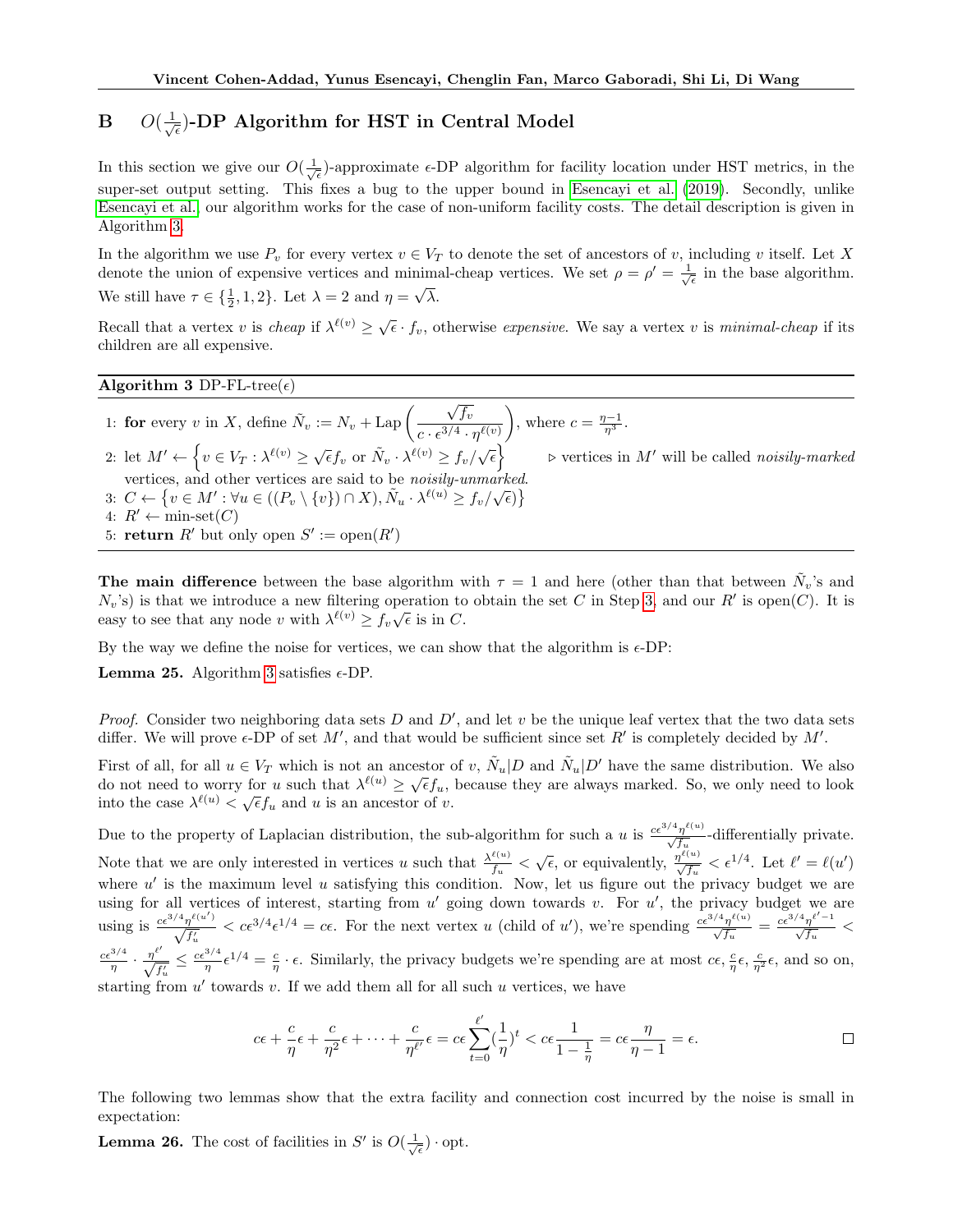*Proof.* We break S' into two parts:  $S' \cap M$  and  $S' \setminus M$ . By Lemma [18,](#page-4-2) the cost of  $S' \cap M$  is at most  $O(\frac{1}{\sqrt{\epsilon}})$  opt. Therefore, it suffices for us to bound the cost of  $S' \setminus M \subseteq M' \setminus M$ , i.e, the unmarked but noisily-marked facilities. Focus on a vertex  $v \notin M$ ; that is, a vertex v satisfying  $\lambda^{\ell(v)} < \sqrt{\epsilon} f_v$  and  $N_v \lambda^{\ell(v)} < \frac{f_v}{2\sqrt{\epsilon}}$ . We bound the probability that  $v \in M'$ , i.e,  $\tilde{N}_v \lambda^{\ell(v)} \ge \frac{f_v}{\sqrt{\epsilon}}$ , using the following property of Laplace distribution:

<span id="page-13-0"></span>**Lemma 27.** If  $Y \sim Laplace(b)$ , then  $Pr[|Y| \geq tb] = exp(-t)$  for any t.

With the lemma, we can bound the probability:

$$
\Pr[v \in M'] = \Pr\left[\tilde{N}_v \ge \frac{f_v}{\lambda^{\ell(v)}\sqrt{\epsilon}}\right]
$$
  
\n
$$
\le \Pr\left[\tilde{N}_v \ge N_v + \frac{f_v}{2\lambda^{\ell(v)}\sqrt{\epsilon}}\right] = \Pr\left[\tilde{N}_v - N_v \ge \frac{f_v}{2\lambda^{\ell(v)}\sqrt{\epsilon}}\right]
$$
  
\n
$$
= \exp\left(-\frac{f_v}{2\lambda^{\ell(v)}\sqrt{\epsilon}} / \frac{\sqrt{f_v}}{c\epsilon^{3/4}\eta^{\ell(v)}}\right) = \exp\left(-\frac{c}{2}\epsilon^{1/4}\sqrt{\frac{f_v}{\lambda^{\ell(v)}}}\right).
$$

Note that  $\tilde{N}_v - N_v$  is the Laplacian noise we are adding in the algorithm and we used Lemma [27.](#page-13-0) Thus, we have

$$
\Pr[v \in M'] \cdot f_v \le f_v \cdot \exp\left(-\frac{c}{2} \epsilon^{1/4} \sqrt{\frac{f_v}{\lambda^{\ell(v)}}}\right) = \frac{1}{\sqrt{\epsilon}} \cdot \lambda^{\ell(v)} \cdot y^2 \cdot \exp\left(-\frac{c}{2} \cdot y\right),
$$

where  $y = \epsilon^{1/4} \cdot \sqrt{\frac{f_v}{\lambda^{\ell(v)}}}$ . One can easily show that the function  $g(y) = y^2 \cdot \exp(-\frac{c}{2} \cdot y)$  is bounded by a constant  $d = \frac{16}{c^2} \cdot e^{-2}$ . Now, we have

$$
\Pr[v \in M'] \cdot f_v \le \frac{d}{\sqrt{\epsilon}} \cdot \lambda^{\ell(v)} \tag{6}
$$

The vertices of  $S' \setminus M$  are divided into two cases below.

1. The vertices  $v \in S' \setminus M$  with  $N_v \ge 1$ . Let  $S'_1$  denote that set. Let  $T_1(v) := \{u | u \in T_v \setminus M, N_u \ge 1\}$ . The expected open facility cost in  $T_1(v)$  is at most

$$
\mathbf{Cost}_1(T_v) = \sum_{u \in T_1(v)} \Pr[u \in M'| u \notin M] \cdot f_u \le \sum_{u \in T_1(v)} \frac{d}{\sqrt{\epsilon}} \cdot \lambda^{\ell(u)} = O(1) \cdot \frac{1}{\sqrt{\epsilon}} \cdot \min\{N_v\lambda^{\ell(v)}, f_v\}
$$

The facility open cost of  $S'_1$  is bounded by

$$
\mathbf{Cost}_1 \leq \sum_{v \in V_1} \mathbf{Cost}_1(T_v) \leq O(1/\sqrt{\epsilon}) \sum_{v \in V_1} B(v) = O(\mathrm{opt}/\sqrt{\epsilon}),
$$

where  $V_1 := \{u \notin M, (P_u \setminus \{u\}) \subseteq M, N_u \geq 1\}$  is a set of maximal-expensive points each with positive number of demand clients, and opt  $\geq \sum_{v\in V_1} B(v)$  based on Corollary [11](#page-4-1) since  $V_1$  does not have any ancestor-descendant pair.

2. The vertices u with  $N_u = 0$  in  $S' \setminus M$ . Let  $S'_0$  denote that set of vertices. For each  $v \in X$ , let  $T_0(v) :=$  $\{u : u \in T_z, P(z) = v, N_z = 0\}$  denote the union of nodes of subtrees each with parent be v and has zero demand points, recall that  $P(u)$  denotes the parent of u. Let  $Z_v/\sqrt{\epsilon} = \tilde{N}_v \cdot \lambda^{\ell(v)}$  if  $\tilde{N}_v \cdot \lambda^{\ell(v)} \ge f_v/\sqrt{\epsilon}$  and  $Z_v = 0$  otherwise, where  $v \in X$ . Let us denote the expectation of  $Z_v$  as  $E[Z_v]$ , which is

$$
E[Z_v] = \sqrt{\epsilon} \cdot \lambda^{\ell(v)} \left( N_v + \int_{\frac{f_v}{(\lambda^{\ell(v)}\sqrt{\epsilon})} - N_v}^{\infty} \frac{x}{2b} exp(-\frac{|x|}{b}) dx \right)
$$
  

$$
\leq \sqrt{\epsilon} \cdot \lambda^{\ell(v)} \left( 2N_v + \int_{\frac{f_v}{(\lambda^{\ell(v)}\sqrt{\epsilon})} - N_v}^{\infty} \frac{x}{2b} exp(-\frac{x}{b}) dx \right) = O(1) \cdot \frac{\max\{N_v, 1\}}{\sqrt{\epsilon}} \cdot \lambda^{\ell(v)}
$$
(7)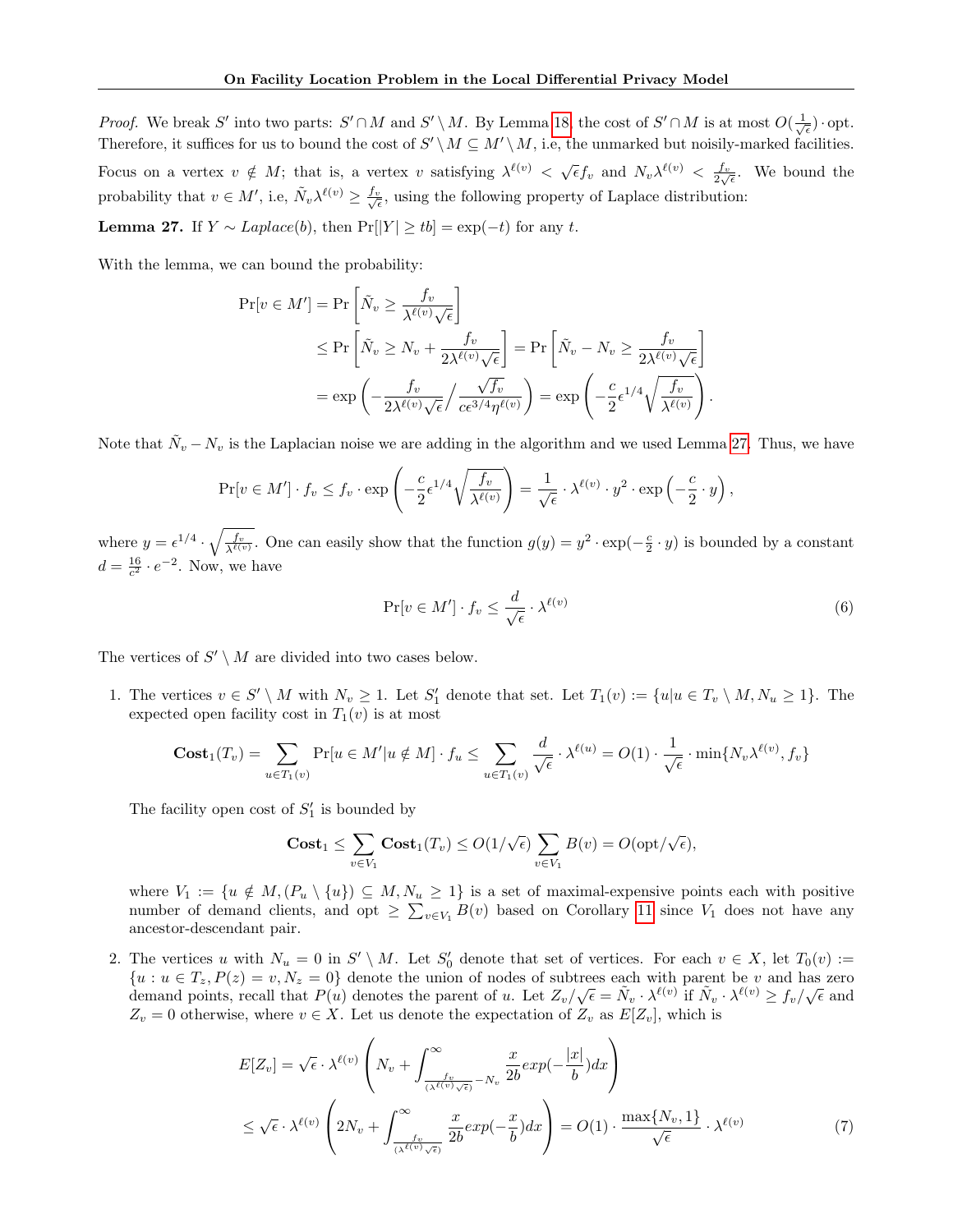when  $b = \left(\frac{\sqrt{f_v}}{c \cdot \epsilon^{3/4} \cdot \eta^{\ell(v)}}\right) > 0$  (the conclusion above is trivially true for the case  $b = 0$ ) and  $\frac{1}{2b} exp(-\frac{|x|}{b})$  $\frac{x}{b}$ ) is the density function of  $Laplace(b)$ . We use indefinite integral that  $\int \frac{x}{2b} exp(-\frac{x}{b}) dx = -\frac{1}{2} exp(-\frac{x}{b})(b+x)$  in the computation above. Let  $\frac{f_v}{(\lambda^{\ell(v)}\sqrt{\epsilon})} = \gamma \cdot b$  where  $\gamma \geq 0$ . We have  $\int_{\frac{f_v}{(\lambda^{\ell(v)}\sqrt{\epsilon})}}^{\infty}$  $\frac{x}{2b}exp(-\frac{x}{b})dx = \frac{1}{2}exp(-\gamma)(\gamma+1)b.$ We have  $exp(-\gamma) \cdot \gamma b = \exp \left(-\epsilon^{1/4} \sqrt{\frac{f_v}{\lambda^{\ell(v)}}}\right)$  $\frac{f_v}{(\lambda^{\ell(v)}\sqrt{\epsilon})} = \frac{O(1)}{\epsilon}$  $\frac{(1)}{\epsilon}$  based on formula before (6). Also we have  $exp(-\gamma) \cdot b = \exp \left(-\epsilon^{1/4} \sqrt{\frac{f_v}{\lambda^{\ell(v)}}}\right)$  $\left(\frac{\sqrt{f_v}}{c\cdot\epsilon^{3/4}\cdot\eta^{\ell(v)}}\right)=\exp\left(-\epsilon^{1/4}\sqrt{\frac{f_v}{\lambda^{\ell(v)}}}\right)$  $\bigg) \cdot \bigg( \epsilon^{1/4} \sqrt{\frac{f_v}{\lambda^{\ell(v)}}}$  $\cdot \frac{1}{c \epsilon} = \frac{O(1)}{\epsilon}$  $\frac{1}{\epsilon}$ . Note that  $|T_0(v) \cap S'| > 1$  could not happen based on genetically closest facility assignment rule. For

each  $v \in X$ , we denote  $\text{Cost}(T_0(v))$  as the total facility open cost of nodes in  $T_0(v)$ , and its expectation  $E[\text{Cost}(T_0(v))]$  is bounded by  $E[Z_v]$ , because we add the facility  $w \in T_0(v)$  with facility cost  $f_w(f_w \geq f_v)$ to C only if  $\widetilde{N}_v \cdot \lambda^{\ell(v)} \ge f_w/\sqrt{\epsilon}$ . Define  $\mathbf{C}_v$  the as condition that  $S' \cap (T_v \setminus T_0(v)) = \emptyset$  where  $v \in X$ . Note that adding condition  $C_v$  would not increase  $E[Z_v]$ .

- 1). If condition  $\mathbf{C}_v$  does not hold on, then  $|T_0(v) \cap S'| = 0$  based on genetically closest facility assignment rule. In that case we have the number of open facilities in  $T_0(v)$  is zero and  $\text{Cost}(T_0(v)) = 0$ .
- 2). If condition  $\mathbf{C}_v$  hold on, then sum connection cost of nodes in  $T_v$  is at least  $N_v \cdot \lambda^{\ell(v)}$ . That means  $E[\text{Cost}(T_0(v))]$  can be charged to connection cost of  $T_v$  by  $O(1/\sqrt{\epsilon})$  factor when  $N_v \ge 1$ . Note that for any ancestor-descendant pair  $(v, w)$  where  $C_v$  holds on, v is the ancestor of w and  $w \notin T_0(v)$ , then we have that the number of open facilities in  $T_0(w)$  is zero.

Note that  $S'_0 \subseteq X$  as each of cheap vertex is in C. Also any point  $u \in S'_0$  has at least one ancestor  $v \in X$  with  $N_v \geq 1$ . The facility open cost of  $S'_0$  is bounded by  $\text{Cost}_2 \leq \sum_{v \in V_2} \text{Cost}(T_0(v))$  where  $V_2 := \{N_v \ge 1, C_v \text{ hold on }, v \in X : \forall u \in ((P_v \setminus \{v\}) \cap X), C_u \text{ does not hold on } \}$ .

Hence  $E[\text{Cost}_2]$  can be charged to sum of connection cost (denote that sum as  $\text{Cost}_c$ ) within  $O(1/\sqrt{\epsilon})$ factor, namely  $O(\frac{1}{\sqrt{\epsilon}})$ Cost<sub>c</sub>. Also the total connection cost in solution produced by Algorithm [3](#page-12-1) is  $O(\text{opt})$ (It was shown in Lemma [28\)](#page-14-0). The facility open cost of  $S'_0$  is bounded by  $O(\frac{1}{\sqrt{\epsilon}}$ opt).

This finishes the proof of Lemma [26.](#page-12-2)

<span id="page-14-0"></span>**Lemma 28.** The expected increase of connection cost in Algorithm [3,](#page-12-1) is  $O(1)$  times that of Algorithm 1 (main body of paper) with parameter  $\rho = \rho' = \frac{1}{\sqrt{\epsilon}}$  and  $\tau = 1$ .

Proof. For the convenience of our analysis, we will assume that every client is connected to its lowest noisily marked ancestor. Notice that the actual costs may be larger by a factor of 2 and it can be ignored.

Focus on a vertex  $v \in S$ , so some clients are connected to v in the base algorithm. An additional connection cost in  $T_v$  will only incur in the case that v is not open in Algorithm [3](#page-12-1) and vertices formerly connected to v will have to connect some ancestor of v. Let the ancestors of v(including itself) from the bottom to the top be  $v_0 = v, v_1, v_2, \cdots$ . Due to the symmetric property of laplace noise,  $Pr[v_0 \notin M'] \leq 1/2$  and in that case the connection cost increases by a factor of  $\lambda$ . We only need to consider the case  $\lambda^{\ell(v)} \leq \sqrt{\epsilon} f_v$ , otherwise  $\lambda^{\ell(v)} > \sqrt{\epsilon} f_v$ and  $v_i \notin X$ . Hence we have either

$$
\Pr[\tilde{N}_{v_i} \cdot \lambda^{\ell(v_i)} < f_v / \sqrt{\epsilon}] \le \Pr\left[\tilde{N}_{v_i} \le \frac{f_v}{\sqrt{\epsilon} \lambda^i \lambda^{\ell(v)}}\right] = \Pr\left[\tilde{N}_{v_i} - N_{v_i} \le -(1 - 1/\lambda^i) \frac{f_v}{\sqrt{\epsilon} \lambda^{\ell(v)}}\right]
$$
\n
$$
= \exp\left(-(1 - 1/\lambda^i) \frac{\frac{f_v}{\sqrt{\epsilon} \lambda^{\ell(v)}}}{\frac{\sqrt{f_v}}{\sqrt{\epsilon} \lambda^{\ell(v)-i}}}\right) = \exp\left(-(1 - 1/\lambda^i) \eta^i c \epsilon^{1/4} \sqrt{\frac{f_v}{\lambda^{\ell(v)}}}\right)
$$
\n
$$
\le \exp\left(-(1 - 1/\lambda) c' \eta^i\right)
$$

or  $v_i \notin X$ . The probability that  $v_{i-1} \notin C$   $(i > 0)$  assuming its ancestors are subset of C, is at most  $\exp(-c'\eta^i)$ where  $c' = -(1-1/\lambda)c$ . The general that  $v_i \notin C$  the connection cost increases by a factor of and the corresponding increase of connection cost is by a factor of  $\lambda^i$ . Therefore, the expected scaling factor for the connection cost dues to the noise is at most

$$
1/2 + \sum_{i=1}^{\infty} (\lambda)^i \exp(-c'\lambda^{i/2}) = O(1).
$$

$$
\qquad \qquad \Box
$$